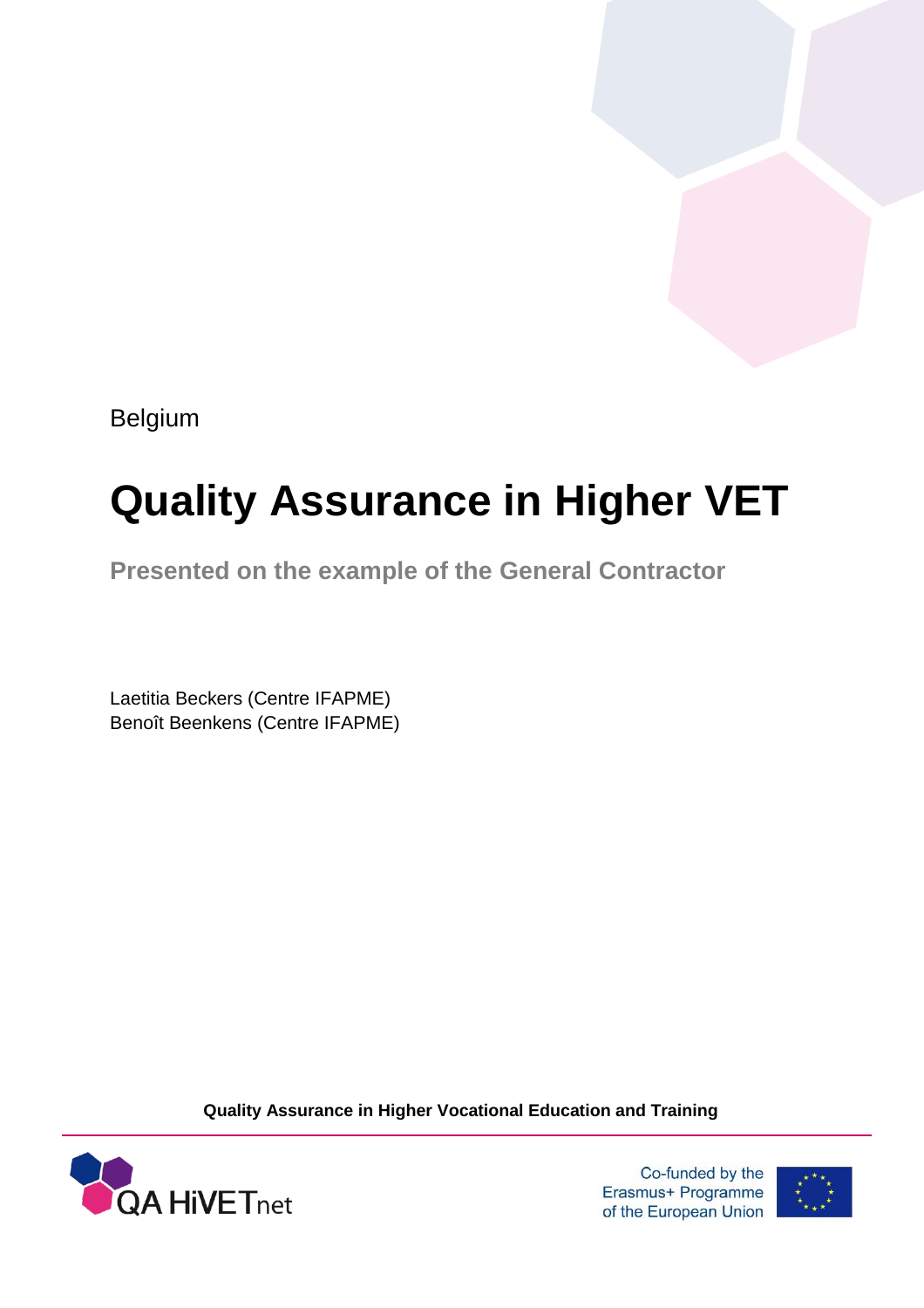



#### **Copyright**

© Lìege, September 2015

The European Commission support for the production of this publication does not constitute an endorsement of the contents which reflects the views only of the authors, and the Commission cannot be held responsible for any use which may be made of the information contained thein.

#### **Editor:**

Centre IFAPME Liège-Huy-Waremme-ASBL Rue de Wallonie, 21 – 4460 Grace-Hollogne Belgium E: [liege@formation-pme.be](mailto:liege@formation-pme.be) W[: www.formationpme.ifapme.be](file:///C:/Users/beckers/AppData/Local/Microsoft/Windows/Temporary%20Internet%20Files/Content.Outlook/LU1S210L/www.formationpme.ifapme.be)

Project website: [www.qa-hivet.net](http://www.qa-hivet.net/)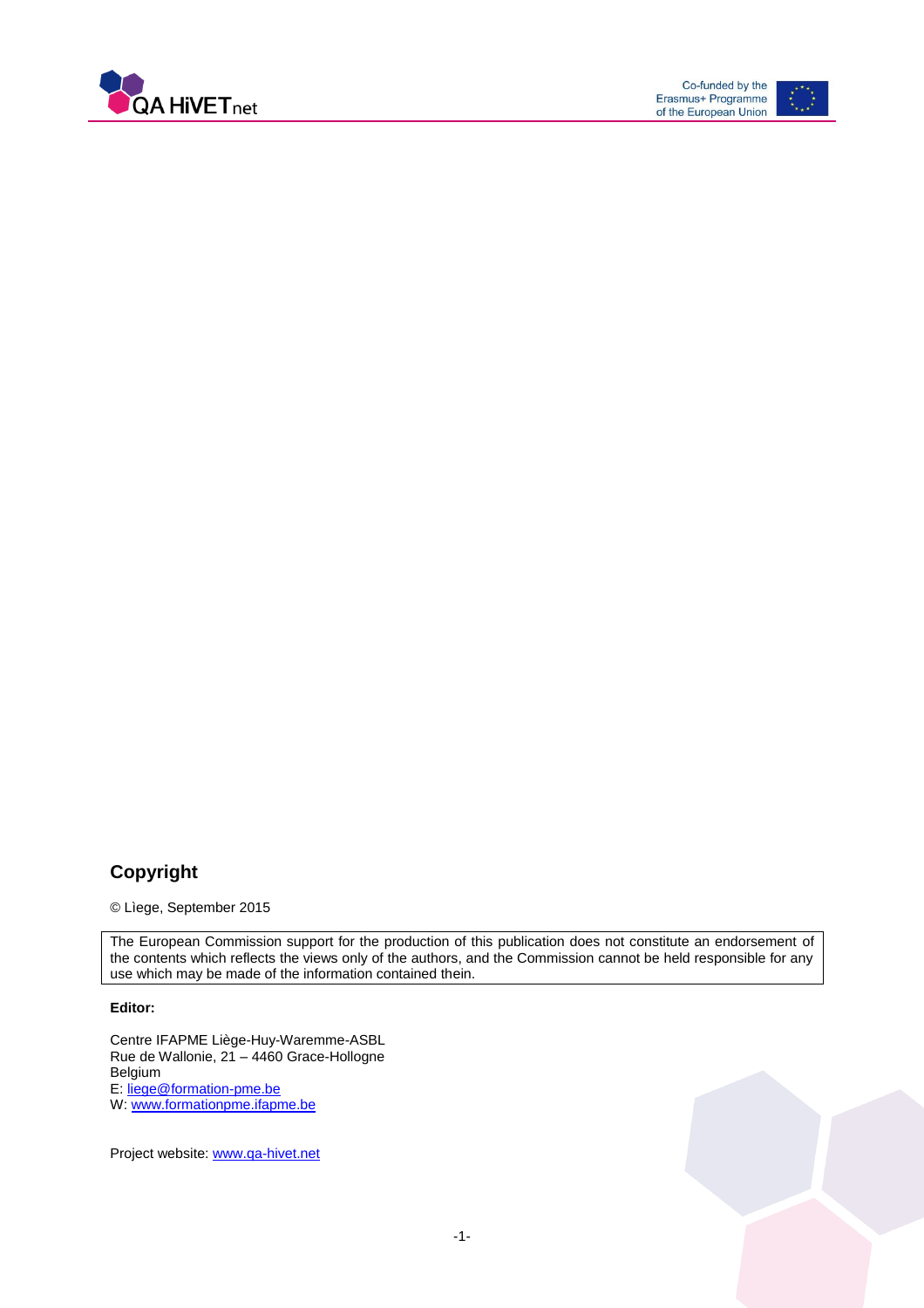



## **Table of Contents**

| 2.1 Design of new and updating of existing curricula and trainings regulations 6 |  |
|----------------------------------------------------------------------------------|--|
|                                                                                  |  |
|                                                                                  |  |
|                                                                                  |  |
|                                                                                  |  |
|                                                                                  |  |
|                                                                                  |  |
|                                                                                  |  |

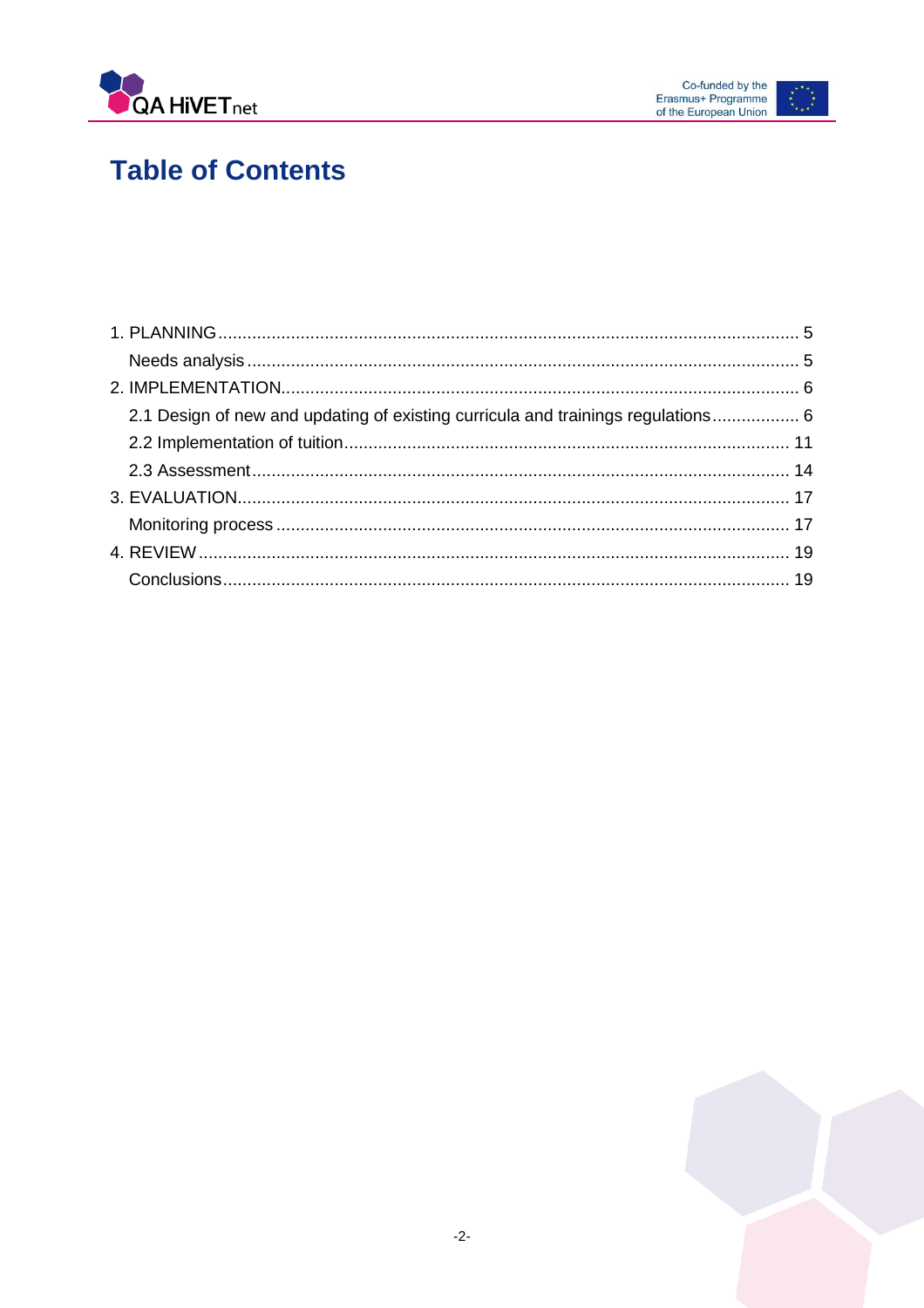



### **General contractor**

The qualification "General contractor" **in a nutshell**:

| Qualification awarding body | <b>IFAPME</b>                                                                                                                                                                                                                                                                                                                                                                            |
|-----------------------------|------------------------------------------------------------------------------------------------------------------------------------------------------------------------------------------------------------------------------------------------------------------------------------------------------------------------------------------------------------------------------------------|
| Legal basis                 | Royal Decree 09/07/1971                                                                                                                                                                                                                                                                                                                                                                  |
| NQF-level / EQF-level       | 6                                                                                                                                                                                                                                                                                                                                                                                        |
| <b>ISCED-2011</b>           | 655                                                                                                                                                                                                                                                                                                                                                                                      |
| Qualification focus         | General contractor must manage:<br>administrative and transversal knowledge of the field,<br>administrative knowledge related to health and safety,<br>$\qquad \qquad \blacksquare$<br>regulations, energy saving in buildings, rules linked to<br>09/07/1971 law,<br>technical knowledge on stability and about the eight<br>regulated activities<br>coordination, management, planning |
| <b>Entitlements</b>         | General contractors can create their own businesses or work<br>as employees in a construction company (worksite supervi-<br>sors, quantity surveyors, costs estimators, construction pro-<br>ject leaders).                                                                                                                                                                              |

A "general contractor" is one of the many professions of the construction industry. Among those professions nine are subject to regulations meaning those professions can only be done if some conditions are met:

- being able to demonstrate management expertise if for managers or directors of a new SME
- being able to demonstrate professional skills through work experience or a diploma from an approved education institution

A "General contractor" is in charge of carrying out several construction tasks for third parties: building, renovating by executing a contract for one or many third party subcontractors ranging for a works to a completion status. Not only professional skills are required for those regulated activities but also:

- interdisciplinary administrative knowledge of the sector;
- the following specific administrative knowledge: "planning permissions regulations", safety and security coordination, several for the tax and social security debts liability, the main provisions of the Act of July 9, 1971 and general knowledge of energy performance in buildings.
- the following technical knowledge: basic knowledge in stability construction and quality standards regulated activities
- knowledge and management techniques, as well as planning and coordination of other trades and security management.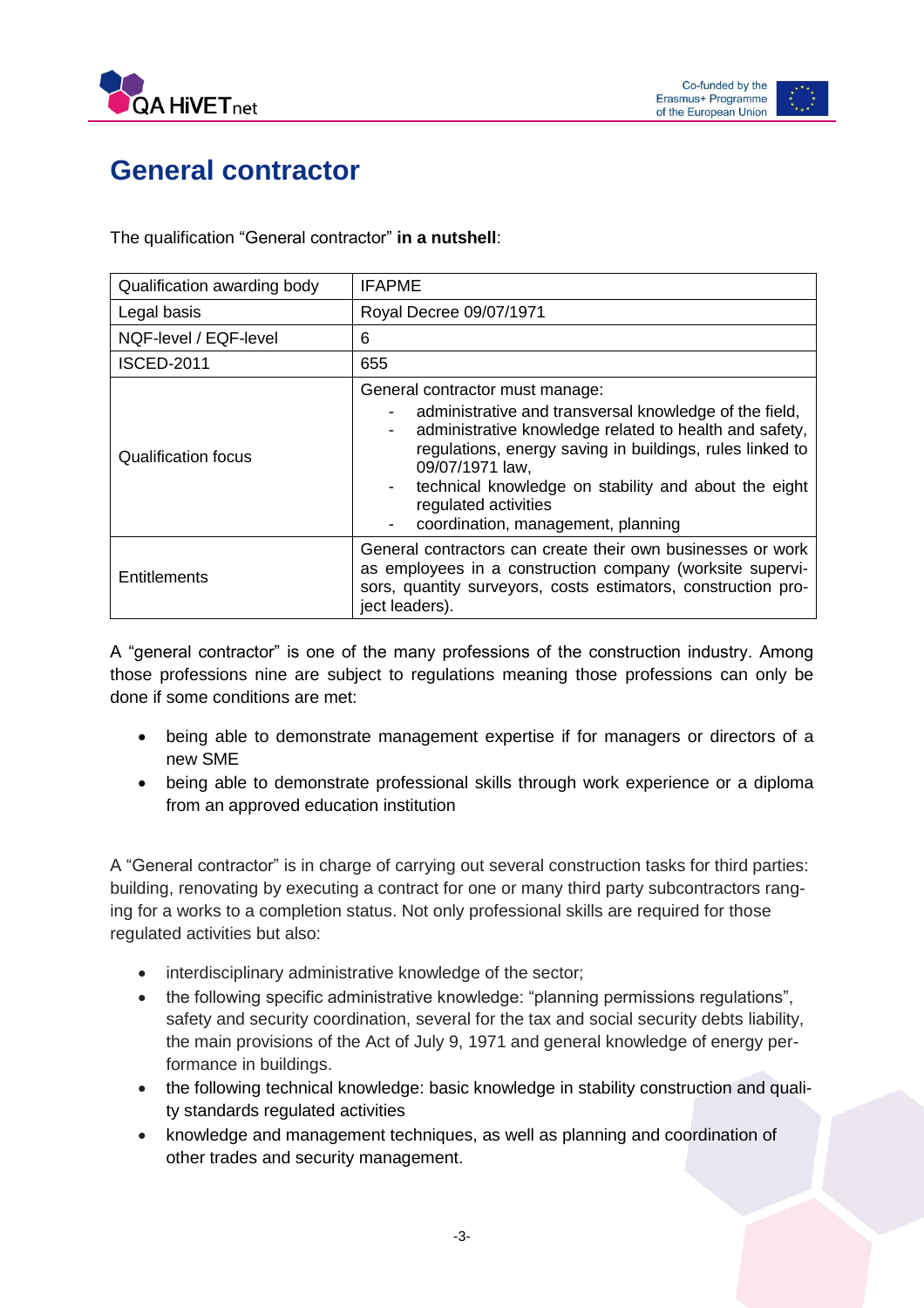

The presentation of the quality assurance (QA) mechanism follows the **lifecycle of the qualification**, i.e. from the needs analysis to the review of the qualification. In order to structure the information provided the four phases of the **European Quality Assurance Reference Framework (EQARF)<sup>1</sup>** were taken:

<span id="page-4-0"></span>Phase 1: planning Phase 2: implementation Phase 3: evaluation Phase 4: review

 $\overline{a}$ 

<sup>&</sup>lt;sup>1</sup>) The EQARF is a reference instrument to help Member States and VET providers to promote and monitor continuous improvement of their VET systems and/or VET provision based on common European references (cf. [http://www.eqavet.eu/gns/policy-context/european-quality-assurance-reference-framework.aspx\)](http://www.eqavet.eu/gns/policy-context/european-quality-assurance-reference-framework.aspx).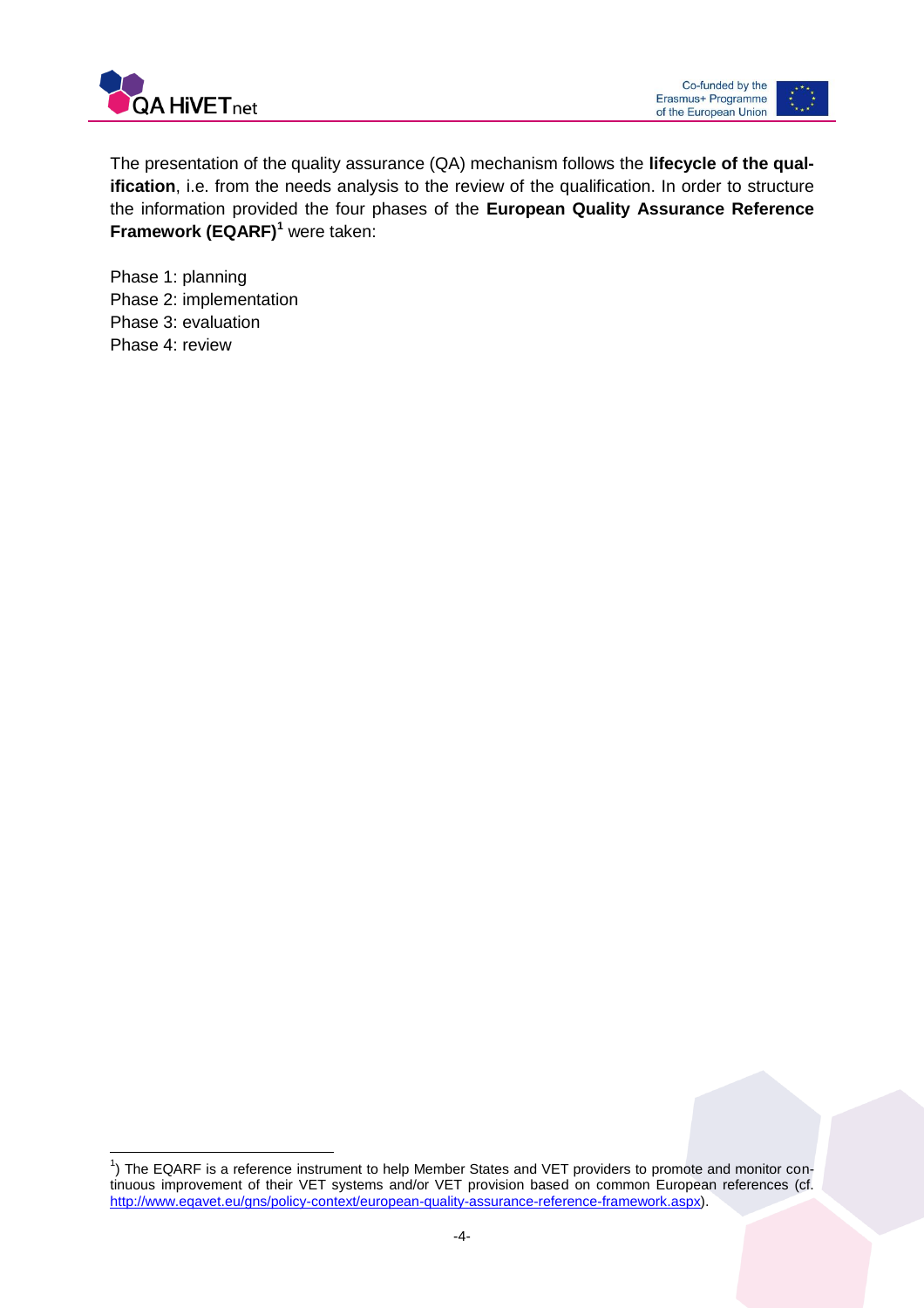



### **1. PLANNING**

<span id="page-5-0"></span>**Needs analysis**

*1. Labour market information: Do you collect data at this stage of the qualification development process? If so which data? How do you collect data? Who is in charge of collecting data? Are stakeholders involved? What are the roles of companies and of business organisations?* working group composed of: *Construction* (CSTC), *Companies* (EMEC),

This new training curriculum was created to fulfill the skill requirements set by the Royal Decree of 29 January 2007, published in the Monitor 27 February 2007, regulating the general contractor profession unregulated before. The training program was developed by a

- trainers from the above construction activities;
- Sector representatives,
- representatives from the *Scientific and Technical Centre for*
- CCW representatives (Wallonia Construction Federation),
- representatives of the *School for Managers of Construction*
- Educational cell from University of Liège called CIFFUL (Interdisciplinary training center for future trainers),
- IFAPME educational counselors

When data collection is required construction companies and different professional organizations are asked to attend a meeting. Meanwhile, a similar **market survey** is done in neighboring European countries to determine their business expectations and demands. All relevant data are collected (the employment rate, the number of job applications, social and economic data of the sector, sector demands, assessment of available resources, business activities figures, sector development perspectives, possible social dumping, existing regulations, etc.).

The educational counselor is in charge of the curricula, with the help of his co-workers and technical advisors and collects data to provide the required response. It starts with a proposal at the creation phase at the approval and recognition by the sector and public mandated authorities.

All this work is done according to trades profiles established by the SFMQ (French Service for Trades and Qualifications) when available.

The "IFAPME Management Committee" is the legal body that validates the implementation of a new training programme and the qualified organization to perform all necessary acts to achieve IFAPME's missions. It is composed of:

A General Administrator, delegated by the Management Committee, a President and a Vice-President, representatives of workers' organizations; representatives of interprofessional employers or freelancers organizations from the High Council of Independent and SMEs; representatives of employers or independent organizations from different sectors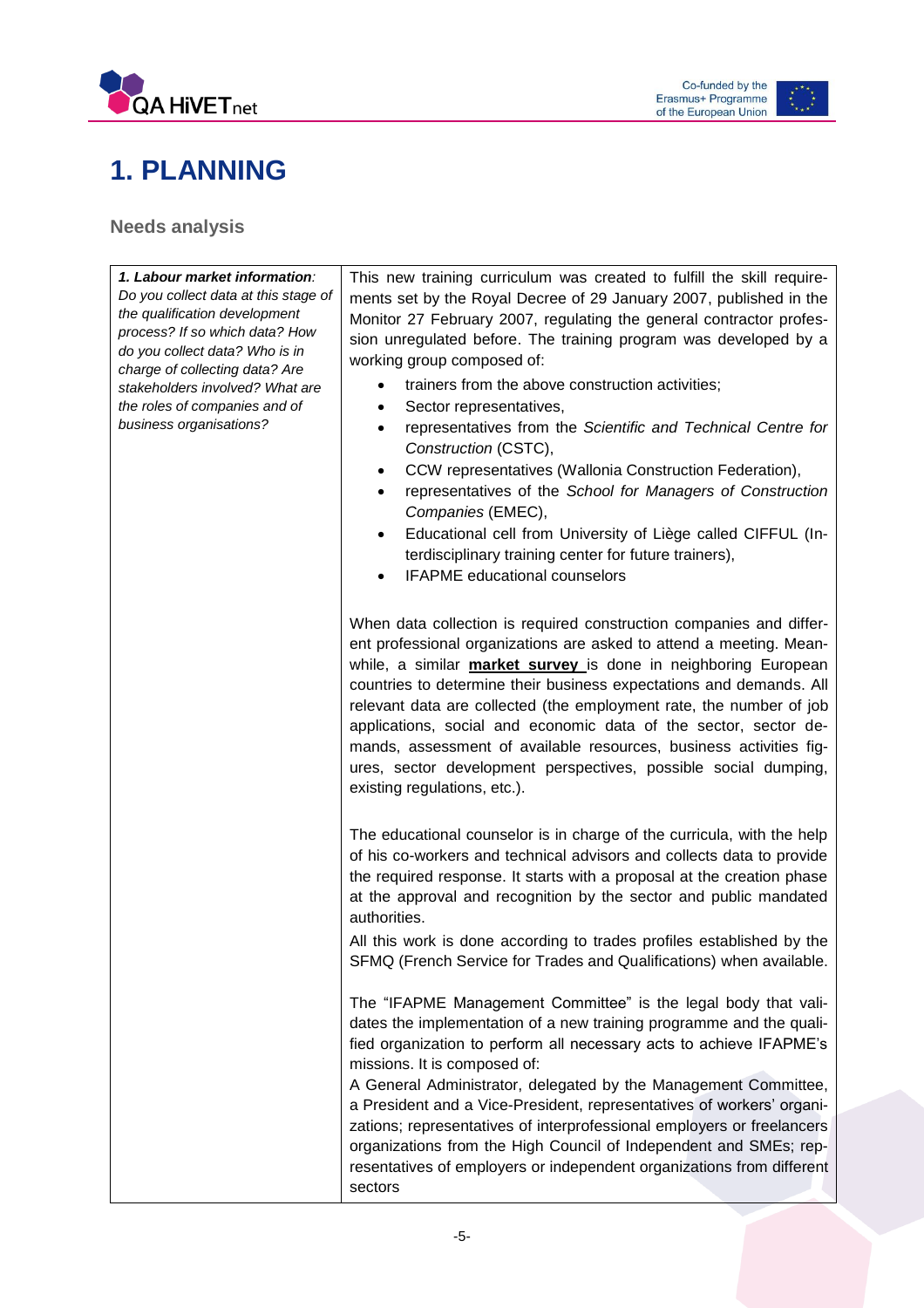



| 2. Justification:<br>Is it necessary to justify the<br>introduction of a new<br>programme/gualification or update<br>an existing one? Who is in charge<br>of the justification/motivation<br>report? Are stakeholders | Source documents to establish ta "general contractor" program con-<br>tent are documents from the field and from the Royal Decree of Jan-<br>uary 29, 2007. This business was previously unregulated. Therefore<br>both legal aspects and business demand explain the implementation<br>of this training.                                                        |
|-----------------------------------------------------------------------------------------------------------------------------------------------------------------------------------------------------------------------|------------------------------------------------------------------------------------------------------------------------------------------------------------------------------------------------------------------------------------------------------------------------------------------------------------------------------------------------------------------|
| involved?                                                                                                                                                                                                             | Within IFAPME network, the academic advisor or (educational coun-<br>sellor) (responsible for the sector) is in charge of writing the training<br>programme, and motivating students to subscribe and participate To<br>do so, it must first contact stakeholders and discuss a relevant train-<br>ing pathway and meet the field and labour market expectations |
| 3. Piloting / pre-testing:<br>Is there a pilot stage before the<br>qualification is "formally"<br>introduced? If so, who is involved<br>in this phase? How is the                                                     | There is no prior testing. Within this training, stages (or levels) are<br>closely linked to the activities developed in each construction compa-<br>ny (quantity surveyor, site supervisor, project manager).                                                                                                                                                   |
| qualification tested/piloted/<br>evaluated? What does this pilot<br>phase involve? What<br>consequences does this have?                                                                                               | At the end of his first year of training, the trainee must acquire the<br>required technical skills in business management. After his second<br>year of training, the candidate will have acquired the skills and a cer-<br>tificate giving him the opportunity to manage a general company and<br>diversify his activities.                                     |
|                                                                                                                                                                                                                       | If there is no prior-testing phase, an educational counsellor conducts<br>a test himself. He regularly brings together a working group com-<br>posed of stakeholders' representatives to assess the training, in order<br>to adjust the training if necessary.                                                                                                   |

## <span id="page-6-0"></span>**2. IMPLEMENTATION**

<span id="page-6-1"></span>**2.1 Design of new and updating of existing curricula and trainings regulations**

| 2.1.1 Legal basis / competent<br>authority:<br>Who is responsible for the design<br>of the curriculum/training | The training organization, namely here IFAPME, is responsible for<br>the design and implementation of the training programmes. It was<br>established on the following legal bases: |
|----------------------------------------------------------------------------------------------------------------|------------------------------------------------------------------------------------------------------------------------------------------------------------------------------------|
| regulation? What exactly is legally<br>regulated (examination areas,                                           | A) Preliminary and important notes:                                                                                                                                                |
| KSC standards, etc.)?                                                                                          | Please remember that the regulations for professional practise in an                                                                                                               |
|                                                                                                                | «SME» do not apply to companies with more than 50 employees.                                                                                                                       |
|                                                                                                                | B) Practice of the general business activities:                                                                                                                                    |
|                                                                                                                | General contractors carry out in the name and for the account of third                                                                                                             |
|                                                                                                                | parties activities. They built; renovate a building in execution of a                                                                                                              |
|                                                                                                                | works contract, until the state completion and calls for it, several sub-<br>contractors. (art.31)                                                                                 |
|                                                                                                                | It is the common definition for a business contractor                                                                                                                              |
|                                                                                                                | The definition contains the concept of "building", with the following                                                                                                              |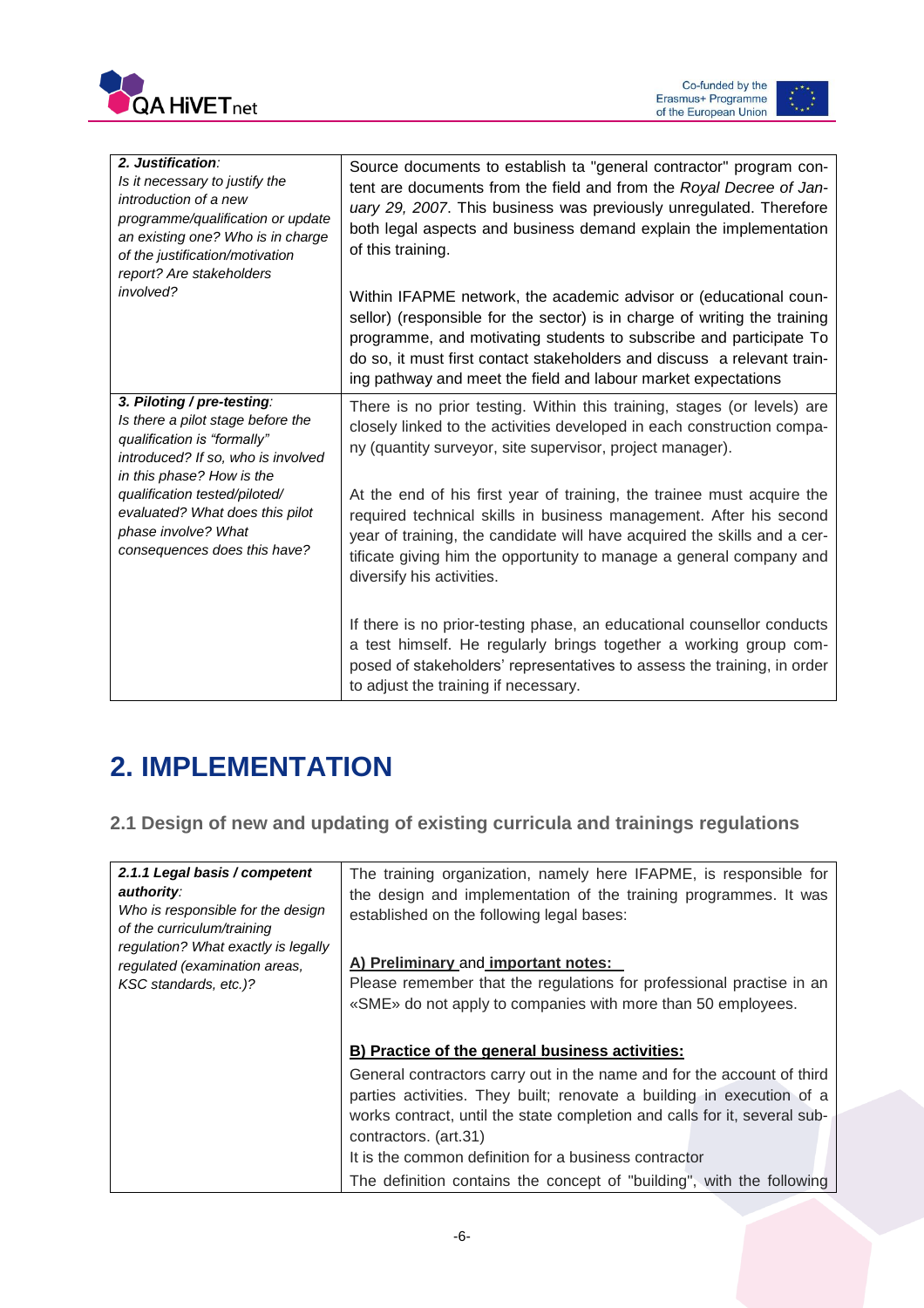



| ideas: durable materials, intended for housing, with an administrative,<br>industrial, commercial, medical, cultural, sports, religious, agricultural<br>or horticultural vocation.<br>Simply building.                                                                                                                                                                             |
|-------------------------------------------------------------------------------------------------------------------------------------------------------------------------------------------------------------------------------------------------------------------------------------------------------------------------------------------------------------------------------------|
| Each person who wants to create a "general contractor business<br>activity" must prove that he has the professional skills or knowledge<br>required by the law in the following business fields :                                                                                                                                                                                   |
| construction, renovation or demolition of a building - placement of<br>interior equipment (e.g. radiators (property) which, when incorporated<br>to the building are no longer removable                                                                                                                                                                                            |
| As written before these are the 8 regulated professional fields:                                                                                                                                                                                                                                                                                                                    |
| Shell construction activities (masonry, concrete and demoli-<br>tion)                                                                                                                                                                                                                                                                                                               |
| plastering cementing and screed laying activities,<br>٠<br>tile, marble and natural stone placement<br>٠                                                                                                                                                                                                                                                                            |
| roofing and waterproofing activities<br>٠                                                                                                                                                                                                                                                                                                                                           |
| the joinery and glazing activities<br>٠                                                                                                                                                                                                                                                                                                                                             |
| finishing works (painting, tapestry, flooring)<br>٠                                                                                                                                                                                                                                                                                                                                 |
| central heating activities and air conditioning, gas and sani-<br>٠<br>tary equipment                                                                                                                                                                                                                                                                                               |
| technical electronic activities                                                                                                                                                                                                                                                                                                                                                     |
| general business activities (qualification presented in this re-<br>port)                                                                                                                                                                                                                                                                                                           |
| Any person who works in the above field is likely to become general<br>contractor, if this person acquired additional professional skills set by<br>regulations.                                                                                                                                                                                                                    |
| C) The additional professional skills required for the practice as<br>a General Contractor                                                                                                                                                                                                                                                                                          |
| interdisciplinary administrative<br>knowledge<br>of<br>the<br>sector;<br>- the following specific administrative knowledge: "planning permis-<br>sions regulations", safety and security coordination, several for the<br>tax and social security debts liability, the main provisions of the Act of<br>July 9, 1971 and general knowledge of energy performance in build-<br>ings. |
| - the following technical knowledge: basic knowledge in stability                                                                                                                                                                                                                                                                                                                   |
| and<br>standards<br>construction<br>quality<br>regulated<br>activities<br>- knowledge and management techniques, as well as planning and<br>coordination of other trades and security management.                                                                                                                                                                                   |
| D) Proving professional skills in a general contractor activity                                                                                                                                                                                                                                                                                                                     |
| The diplomas, certificates and professional practice proving profes-                                                                                                                                                                                                                                                                                                                |
| sional competences of in general business activities are:                                                                                                                                                                                                                                                                                                                           |
| 1. A Master in Engineering or Architecture<br>2. A Bachelor in one of the eight activities above<br>Certificate from the Central Board from "Federal Public Ser-<br>3.                                                                                                                                                                                                              |
| vice Economy", SMS, Middle Classes and Energy", related to                                                                                                                                                                                                                                                                                                                          |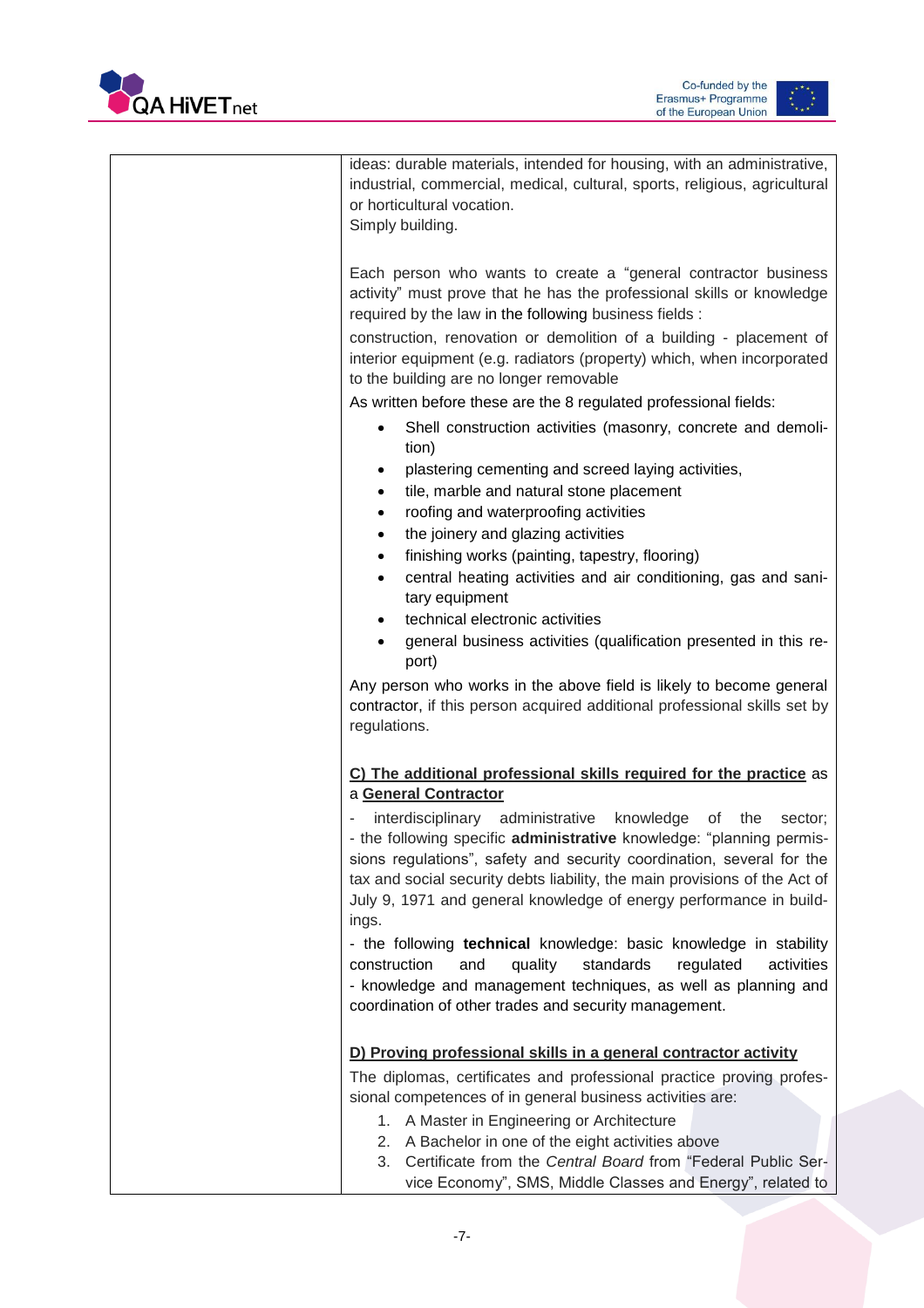



|                                                                                                                                                                                                                                                                         | one the above field activities<br>Any other similar title, after when verified by the Ministry, and<br>4.<br>if the programme is legally approved.<br>3 years' FULL TIME work experience as a main activity or a<br>5.<br>five years' PART TIME work experience in on the following<br>field:<br>An employee in charge of managing<br>Helping wives<br>An independent contractor<br>A business executive without a working contract<br>6. Any equivalent or similar certificate of business practice or<br>training, issued by another European Union Member State.                                                                                                  |
|-------------------------------------------------------------------------------------------------------------------------------------------------------------------------------------------------------------------------------------------------------------------------|----------------------------------------------------------------------------------------------------------------------------------------------------------------------------------------------------------------------------------------------------------------------------------------------------------------------------------------------------------------------------------------------------------------------------------------------------------------------------------------------------------------------------------------------------------------------------------------------------------------------------------------------------------------------|
| 2.1.2 Standards for the process<br>of designing of curricular and<br>training regulations:<br>Are there standard procedures for<br>the development of qualifications?<br>Are there templates to be used?                                                                | Standard procedures and models are used in the process of design-<br>ing the programme.<br>Here are the standard regulations and templates related to:                                                                                                                                                                                                                                                                                                                                                                                                                                                                                                               |
|                                                                                                                                                                                                                                                                         | Memorandum of transmission of training references for for-<br>matting and analysis by the "methodology department" The<br>transmission of new training programs to be written<br>Memorandum presentation note to the attention of the "Man-<br>agement Committee" Template for sending notes to the<br><b>Management Committee</b><br>Training references framework<br>۰<br>Rome, SFMQ profiles / CCPQ profiles (Communautaire<br><b>Commission for Professions and Qualifications)</b><br>Skills frame from the « VDC » (Skills Validation Consortium)<br>CEC / EQF positioning framework<br>$\overline{\phantom{a}}$<br>Template "a training content presentation" |
| 2.1.3 Review and update of<br>curricula:<br>Are curricula regularly assessed<br>and reviewed?                                                                                                                                                                           | Programmes and training standards are regularly reviewed and regu-<br>lated, and several parties are informed (trainers, auditors, sectors,<br>education providers, federations, etc.).                                                                                                                                                                                                                                                                                                                                                                                                                                                                              |
| 2.1.4 Involvement of key stake-<br>holders:<br>Are stakeholders (social partners,<br>companies, sector organisations,<br>pedagogical experts, VET provid-<br>ers, etc.) involved in the design of<br>new / in the update of existing<br>curricula/training regulations? | see above.                                                                                                                                                                                                                                                                                                                                                                                                                                                                                                                                                                                                                                                           |
| 2.1.5 Link to the labour market:<br>How is the curriculum linked to<br>labour market needs? How is it<br>guaranteed that the curriculum<br>complies with labour market and<br>company needs?                                                                            | Contrary to other business fields such as glaziers, masons, concrete<br>workers, a general contractor is not a profession, it's a duty. General<br>contractors execute architects' plans<br>The GC is the person in charge on a building site. He also coordi-<br>nates the work of all the trades. He is mostly responsible for the shell<br>works (masonry, foundations, etc.), It is an added-value role due to<br>his responsibility for the building for ten years.                                                                                                                                                                                             |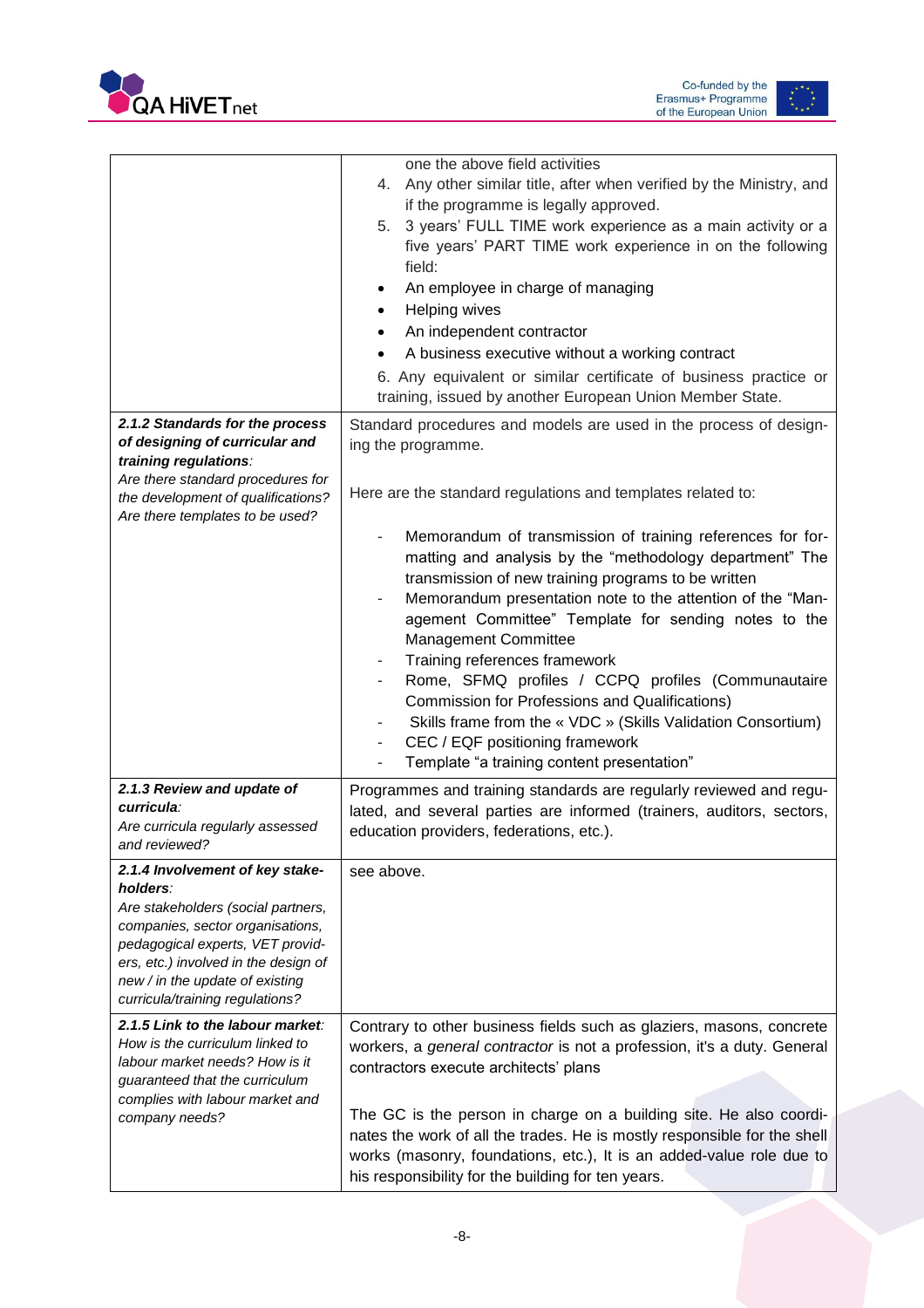



|                                                                                                                                                                                                                                                                                                             | Please be reminded that after a long struggle of the FEGC (General<br>Federation of Construction Contractors)), the authorities issued the<br>Royal Decree of January 29th 2007, which has established the ac-<br>cess to the profession of general contractor. This new regulation has<br>been applied since September 1 <sup>st</sup> 2007. The sector groups have<br>been working on writing a training programme.                                                                                                                                                                        |
|-------------------------------------------------------------------------------------------------------------------------------------------------------------------------------------------------------------------------------------------------------------------------------------------------------------|----------------------------------------------------------------------------------------------------------------------------------------------------------------------------------------------------------------------------------------------------------------------------------------------------------------------------------------------------------------------------------------------------------------------------------------------------------------------------------------------------------------------------------------------------------------------------------------------|
| 2.1.6 Application of learning                                                                                                                                                                                                                                                                               | This reference, dating from 2008, was not designed on the basis of                                                                                                                                                                                                                                                                                                                                                                                                                                                                                                                           |
| outcome concept:<br>Are LOs used in curricula/training<br>regulations? How are they<br>defined? Which domains of<br>learning are used? Who is<br>involved in the definition and what<br>role do they have? Who is<br>involved in the design of<br>curricula/training regulations?<br>How is the cooperation | LO.<br>Nevertheless, the LO tool is indeed implemented in our network:<br>• Template for reference framework UAA (LO Units)<br>• Rome SFMQ / CCPQ profiles<br>• Learning programs from the "skills validation consortium"<br>• CEC/EQF positioning Template                                                                                                                                                                                                                                                                                                                                  |
| coordinated?                                                                                                                                                                                                                                                                                                | The training is organised in modules, which means pedagogical pro-<br>gress is made in stages. In this way, basic, technical and theoretical<br>concepts are tackled at the beginning of the course (and added to the<br>basic knowledge of the auditors), to enable a logical progression<br>towards the acquisition of increasingly specialist and specific skills. A<br>range of stakeholders from educational and professional back-<br>grounds contribute to the design of the training curriculum, including<br>representatives of the different professional organisations concerned. |
| 2.1.7 Information in curricula<br>and training regulations: What<br>information is provided in<br>curricula/training regulations (e.g.<br>title, duration, entry requirements,<br>learning contents, costs, etc.)?                                                                                          | Four sets of information are used as reference for the exercise of a<br>trade and for the organisation of the training: Four different kinds of<br>data are used to write a training program and practicing a profession:<br>profession framework,<br>skills framework,<br>training framework,<br>Assessment framework.                                                                                                                                                                                                                                                                      |
|                                                                                                                                                                                                                                                                                                             | The above framework is mainly used for setting objectives and de-<br>veloping training programs and organizing assessment the objec-<br>tives' development and the development of training contents and to<br>the organization of evaluations.                                                                                                                                                                                                                                                                                                                                               |
| 2.1.8 Pathways, progression<br>and bridges (permeability):<br>What does this certificate entitle<br>its holder to do (on the labour<br>market and within the education<br>system)?                                                                                                                          | The auditor can:<br>Analyse a construction project, analyse specifications, and<br>establish technical requirements;<br>Prepare adjudications for the different activities;<br>Draw up quote and quantity survey;<br>Technically manage building sites with co-activities;<br>Verify and accept work done by subcontractors;<br>Take care of administrative, financial and social business<br>management;<br>Assess the performance of the company<br>In general, and taken the gradual implementation of the LO in the                                                                      |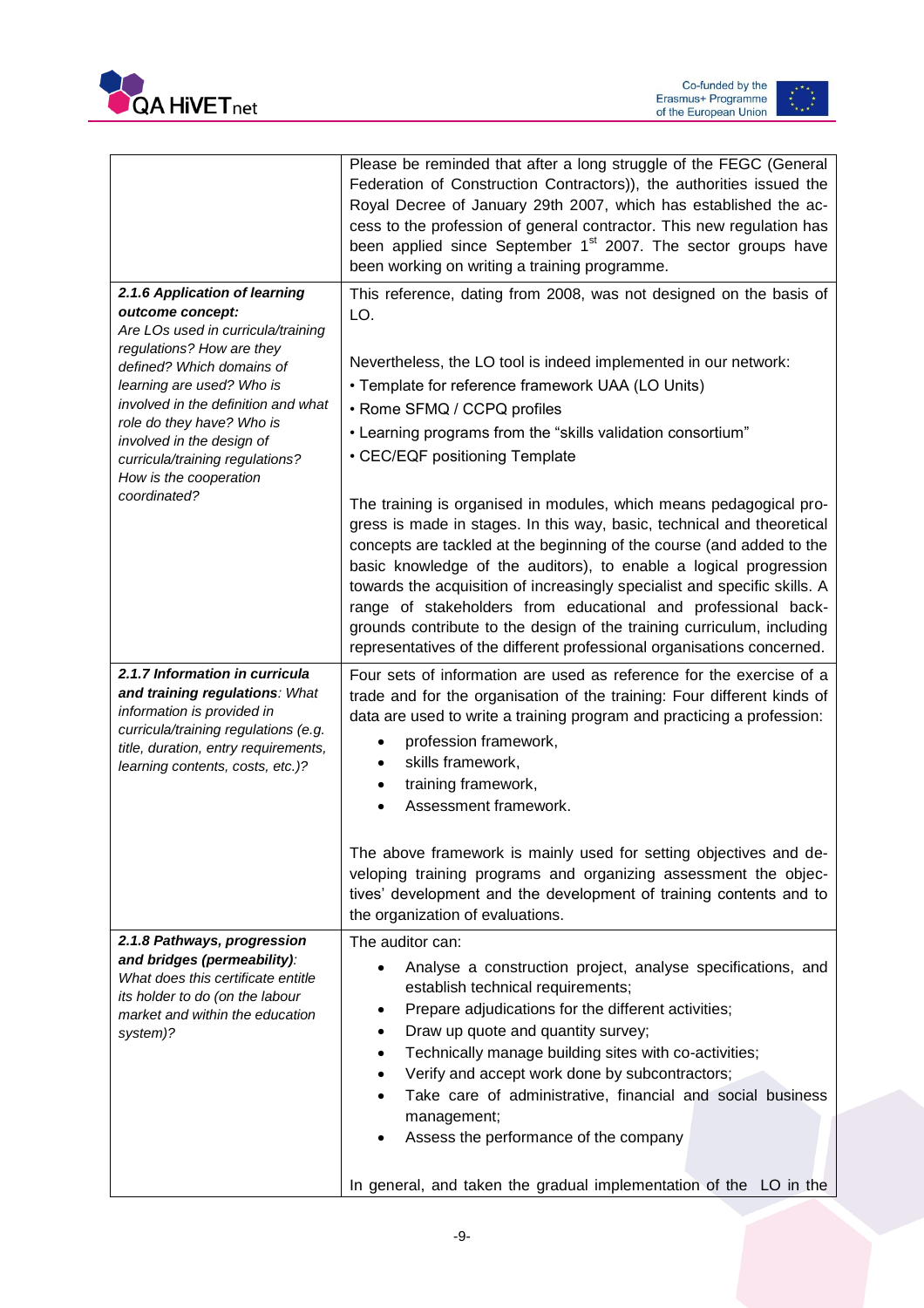



|                                                                                                                                                                                                                                                                                       | different training standards into account, bridges between the differ-<br>ent training and teaching operators become possible in all areas of<br>activities. The student will have the opportunity to continue his train-<br>ing in other training centers. Such "prevention consultant" or "advisor<br>in restoration and renovation of old buildings".<br>Given the current economic context, it is clear that this training is not<br>only intended to become self-employed. This training, which is<br>recognised by the sector, may lead the learner as well, to follow his<br>career in his company and to have a job in managing a construction<br>site or becoming a team leader.                                                                                          |
|---------------------------------------------------------------------------------------------------------------------------------------------------------------------------------------------------------------------------------------------------------------------------------------|------------------------------------------------------------------------------------------------------------------------------------------------------------------------------------------------------------------------------------------------------------------------------------------------------------------------------------------------------------------------------------------------------------------------------------------------------------------------------------------------------------------------------------------------------------------------------------------------------------------------------------------------------------------------------------------------------------------------------------------------------------------------------------|
| 2.1.9 Entrepreneurial attitude<br>and skills∶<br>Do they play a role in the<br>curriculum? In what way are they<br>imparted?                                                                                                                                                          | The training is divided into two parts:<br>- The first enables the student to run a specific business<br>- The second to handle a general contractor business, therefore pro-<br>gressing to new fields                                                                                                                                                                                                                                                                                                                                                                                                                                                                                                                                                                            |
| 2.1.10 Companies as learning<br>sites:<br>What is the share of practical<br>learning (work-based, work-place<br>learning)? How is it organised?<br>How are practical learning phases<br>quality assured? How are they<br>assessed? How are they linked to<br>the theoretical tuition? | The training includes 272 lessons (at the training center) split into two<br>years. Vocational training is possible and then the learner attends<br>lessons at the training Centre one day a week and spends four days<br>in the company, However every assessment takes place at the train-<br>ing Center, even if the trainee's "vocational book" includes tasks per-<br>formed on the field and lessons at the Center. This book contains all<br>the tasks and skills an auditor must master and/or have acquired at<br>the end of its training course.                                                                                                                                                                                                                         |
|                                                                                                                                                                                                                                                                                       | Regularly, an IFAPME coordinator, in charge of the company training<br>assessment, goes to the workplace to fill in the "vocational book" and<br>checks the adequacy between the training provided by the company<br>and the courses received at the training center.                                                                                                                                                                                                                                                                                                                                                                                                                                                                                                              |
|                                                                                                                                                                                                                                                                                       | In this book, every skill represents four units shared between the<br>training center and the training Company. This gives the idea of an<br>ideal structure between theoretic and field learning al teaching and<br>learning the craft in a company. Such a procedure shows us how<br>both teachers and companies work together.                                                                                                                                                                                                                                                                                                                                                                                                                                                  |
| 2.1.11 Entry requirements:<br>Who is accepted to the<br>programme/qualifications? What<br>criteria do learners have to fulfil<br>(e.g. age, pre-qualification, etc.)?<br>Is prior learning recognised?                                                                                | Any person who is admitted to the master craftsperson training must<br>have completed compulsory education and meet one of the following<br>conditions:<br>have a certificate of apprenticeship;<br>have the certificate of secondary school education - a sec-<br>ond level in a general a technical or an artistic school;<br>have a secondary school certificate of the third level of voca-<br>tional education. In this case, the trainee must acquire a<br>qualification certificate;<br>have a certificate after succeeding in an apprenticeship ex-<br>$\overline{\phantom{0}}$<br>amination of the general training, (these people are only al-<br>lowed to attend the management training);<br>In this particular case, trainers with a business certificate acquired in |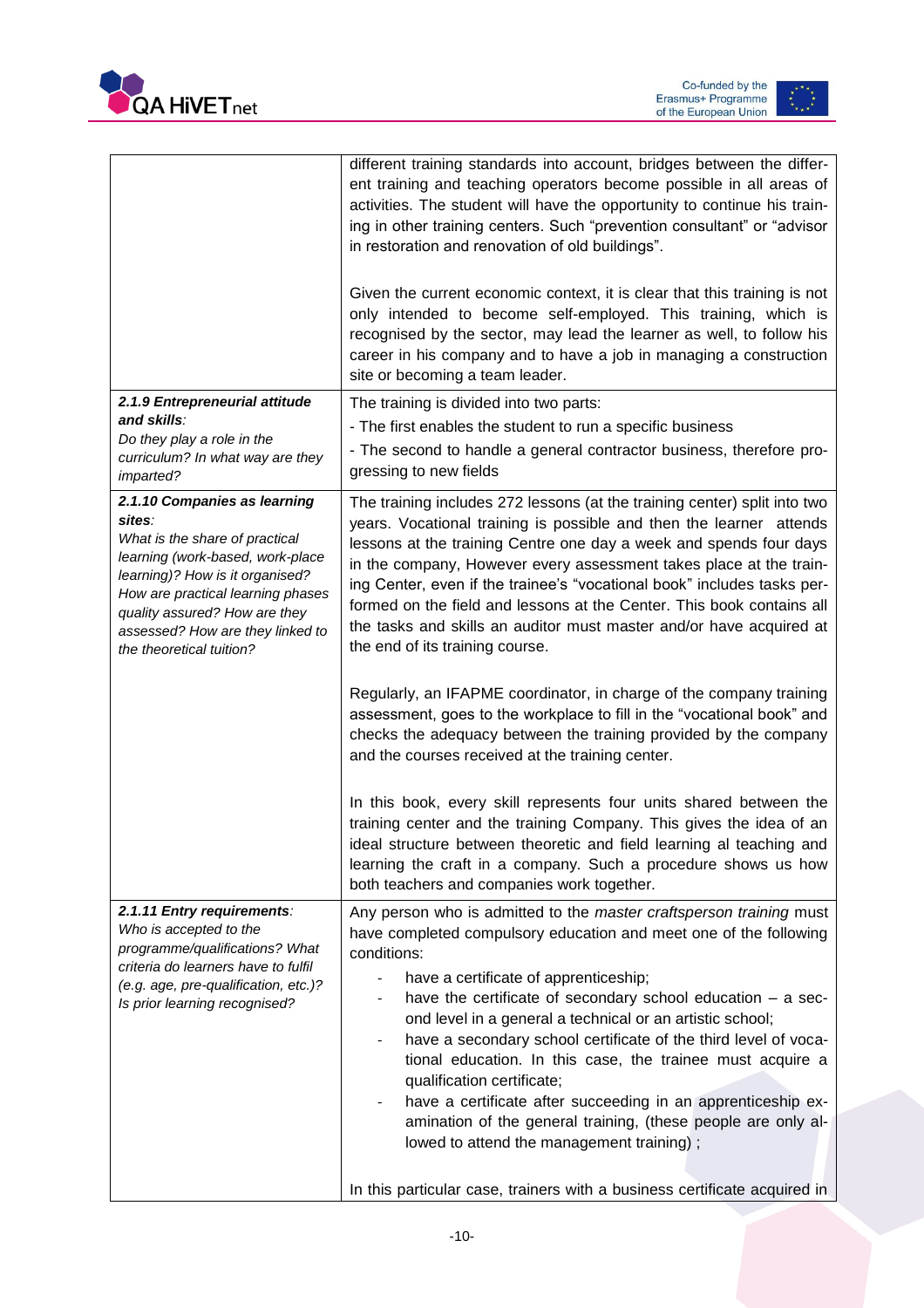



| one of the eight other activities, may attend the $2^{nd}$ year of general |
|----------------------------------------------------------------------------|
| contractor (first year is not required).                                   |

#### <span id="page-11-0"></span>**2.2 Implementation of tuition**

| 2.2.1 Teachers and trainers:                                          | Our trainers are more than professional trainers; our trainers come                                                                                                                                                                                                                                                                                                                                                                                                                                                                                                                                                                                                                                                                                                                                                                                                                                                     |
|-----------------------------------------------------------------------|-------------------------------------------------------------------------------------------------------------------------------------------------------------------------------------------------------------------------------------------------------------------------------------------------------------------------------------------------------------------------------------------------------------------------------------------------------------------------------------------------------------------------------------------------------------------------------------------------------------------------------------------------------------------------------------------------------------------------------------------------------------------------------------------------------------------------------------------------------------------------------------------------------------------------|
| Who can teach in the programme                                        | from the field. Indeed, to be a trainer in IFAPME, they need to:                                                                                                                                                                                                                                                                                                                                                                                                                                                                                                                                                                                                                                                                                                                                                                                                                                                        |
| leading to the qualification in<br>question? Which qualifications are |                                                                                                                                                                                                                                                                                                                                                                                                                                                                                                                                                                                                                                                                                                                                                                                                                                                                                                                         |
| they required to have? Is there                                       | • practice the profession. This means that they have to be in pos-                                                                                                                                                                                                                                                                                                                                                                                                                                                                                                                                                                                                                                                                                                                                                                                                                                                      |
| obligatory in-service training for                                    | session of a diploma and a license to practice (see regulated activi-                                                                                                                                                                                                                                                                                                                                                                                                                                                                                                                                                                                                                                                                                                                                                                                                                                                   |
| these teachers?                                                       | ties). Indeed, IFAPME is proud to have professional and experienced                                                                                                                                                                                                                                                                                                                                                                                                                                                                                                                                                                                                                                                                                                                                                                                                                                                     |
|                                                                       | teachers                                                                                                                                                                                                                                                                                                                                                                                                                                                                                                                                                                                                                                                                                                                                                                                                                                                                                                                |
|                                                                       | • practicing the profession. To hand over knowledge and skills over<br>to their students, IFAPME trainers must be active professionals.                                                                                                                                                                                                                                                                                                                                                                                                                                                                                                                                                                                                                                                                                                                                                                                 |
|                                                                       | Required qualifications differ according to the lessons and the sub-<br>jects However they are compulsory training requirements, even if<br>acquiring them is highly encouraged. Indeed, IFAPME organises for<br>trainers several trainings with pedagogical skills as well as some<br>professional skills related to the subjects they would like to teach.<br>The organization is subject to the network regulations (see below).<br>When a trainer begins his career he receives a "Trainer Vade-<br>Mecum" and a "Trainers' Skills Framework". Those tools were creat-<br>ed (and are regularly updated) by the "the educational support team".<br>Those documents contain useful hints. This "Vade-mecum" contains<br>a complete description of all people involved in the trainees' learning<br>process and a complete description of such a « Dual System », (in<br>which all the trainers' duties are exposed). |
|                                                                       | The "Trainers' Skills Framework" gives a description of six key activi-<br>ties, ranging from the conception of a lesson to the assessment.                                                                                                                                                                                                                                                                                                                                                                                                                                                                                                                                                                                                                                                                                                                                                                             |
|                                                                       | Regulations for trainers employed in one of the IFAPME network<br>training centres (from July 1, 2012 - consolidated version June<br>$2014$ :                                                                                                                                                                                                                                                                                                                                                                                                                                                                                                                                                                                                                                                                                                                                                                           |
|                                                                       | "The trainer candidate must prove his teaching skills with one the<br>following diplomas:<br>- Bachelor in teaching in secondary education from lower to<br>higher grade, primary school teacher diploma,<br>- Teaching certificate issued by the Ministry of Education (CAP -<br>Certificate of Pedagogical Abilities),<br>- Teaching certificate appropriate to higher education (CAPAES)<br>- Any equivalent or similar certificate<br>- Certificate in pedagogical skills issued by IFAPME                                                                                                                                                                                                                                                                                                                                                                                                                          |
|                                                                       |                                                                                                                                                                                                                                                                                                                                                                                                                                                                                                                                                                                                                                                                                                                                                                                                                                                                                                                         |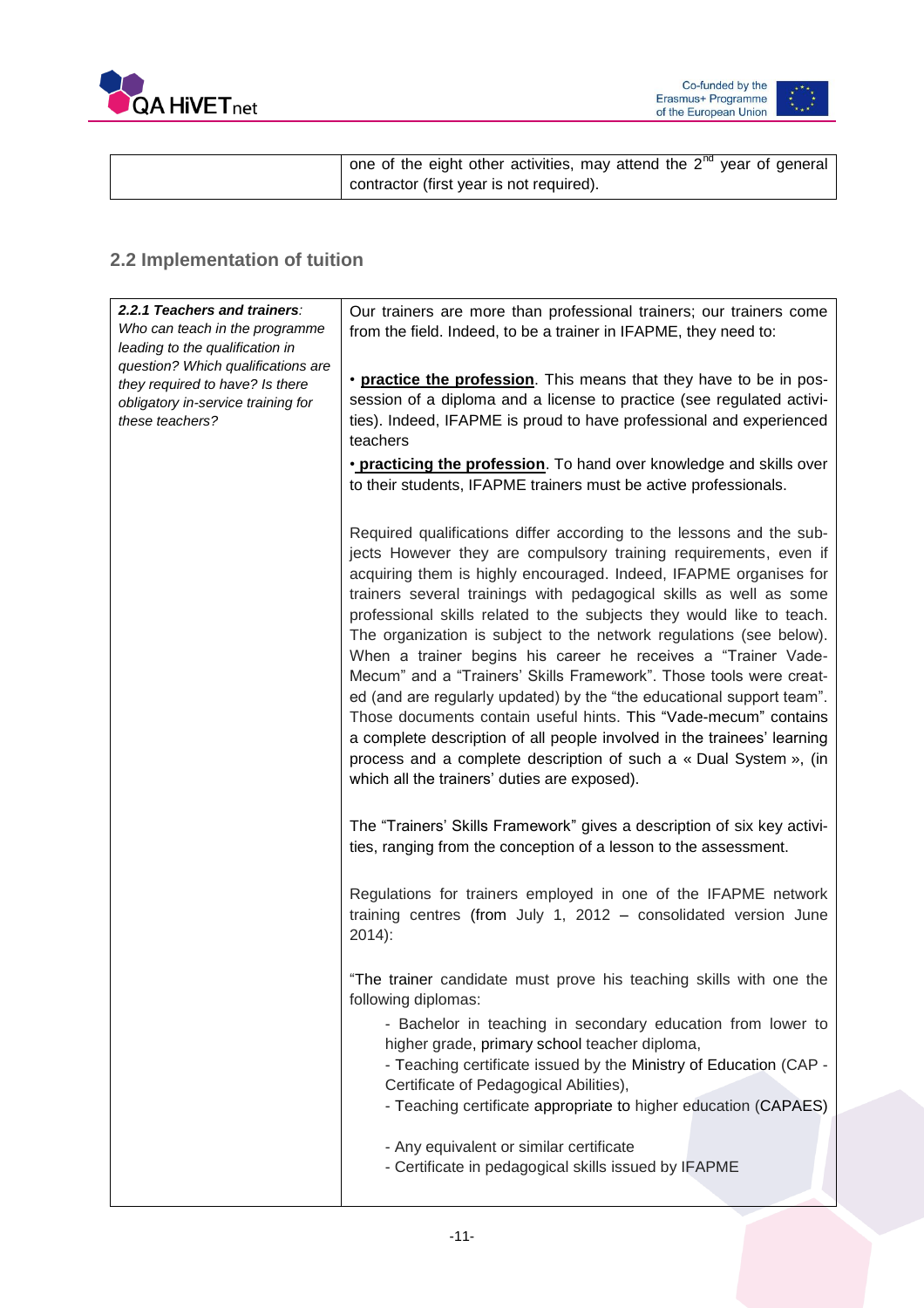



|                                                                                                                                                                    | Other candidates may have, at the end of the first year of training, a<br>report from the educational advisor. He must in the case of a nega-<br>tive review guide the trainer to a specific training.<br>During an annual 256 hours of training, the student MUST at least<br>attend the basic module of our internal educational training; if he<br>wants to teach 512 hours or more, he must follow and successfully                                                                                                                                                                                                                                                                         |
|--------------------------------------------------------------------------------------------------------------------------------------------------------------------|-------------------------------------------------------------------------------------------------------------------------------------------------------------------------------------------------------------------------------------------------------------------------------------------------------------------------------------------------------------------------------------------------------------------------------------------------------------------------------------------------------------------------------------------------------------------------------------------------------------------------------------------------------------------------------------------------|
|                                                                                                                                                                    | complete the educational training within 5 years."<br>Indeed, the concept of life-long learning underpins our training activi-<br>ties. To this end, every year network trainers are invited to take part<br>in a two-day training course in the sector and the modules of the<br>courses given. With the same idea in mind, an up-to-date catalogue<br>of continuous training is published by our training organisation, ena-<br>bling everyone to continue to improve their knowledge of their sector,<br>to be in-line with - and of course very often to exceed - the recycling<br>requirements imposed by professional sectors.                                                            |
| 2.2.2 Equipment and tools:<br>Is there special equipment<br>required for the tuition?                                                                              | The trainer may use:<br>- specific equipment<br>- measuring and controlling instruments<br>- learning equipment (prepared by the trainer or made available by<br>manufacturers)<br>- simulated environment (usually such as computer software)<br>- resources documents available on websites or software such as<br>CSTC, CCW, Construform, Roof-it, Caroline, etc. Many of these are<br>software programmes created by several professionals. IFAPME<br>provides all the required passwords.                                                                                                                                                                                                  |
| 2.2.3 Teaching and training<br>materials:<br>Who compiles these materials?<br>Who guarantees that the contents<br>are relevant and up-to-date?                     | The learning equipment is described in the framework document.<br>It was established and based on professional recommendations dur-<br>ing the development of the training programme. This list is reviewed,<br>updated and modernized every year when the training centre pro-<br>ceeds to the equipment inventory.<br>Please note that this is an opportunity for the centre to have an excel-                                                                                                                                                                                                                                                                                                |
|                                                                                                                                                                    | lent management tool for prioritizing short and long term investments<br>according to the granted budget.                                                                                                                                                                                                                                                                                                                                                                                                                                                                                                                                                                                       |
| 2.2.4 Pedagogy:<br>Which teaching methods are<br>used? How much practical training<br>(in companies, but also in<br>laboratories, workshops, etc.) is<br>foreseen? | The teaching methods are various and include:<br>Roleplaying:<br>Active role-playing in which the student learns how to communicate,<br>negotiate, make decisions, establish strategies, listen to other people.<br>The learners are allowed to make mistakes and learn by them. This<br>method works best in developing communication skills.<br>Cases studies:<br>By studying cases based on real situations, the learner exer-<br>cises his analysis skills and shares them with other students.<br>It is very motivating and allows students to experience real<br>situations<br>Playful presentations and sessions of FAQs<br>this gives the opportunity to quickly present theories, con- |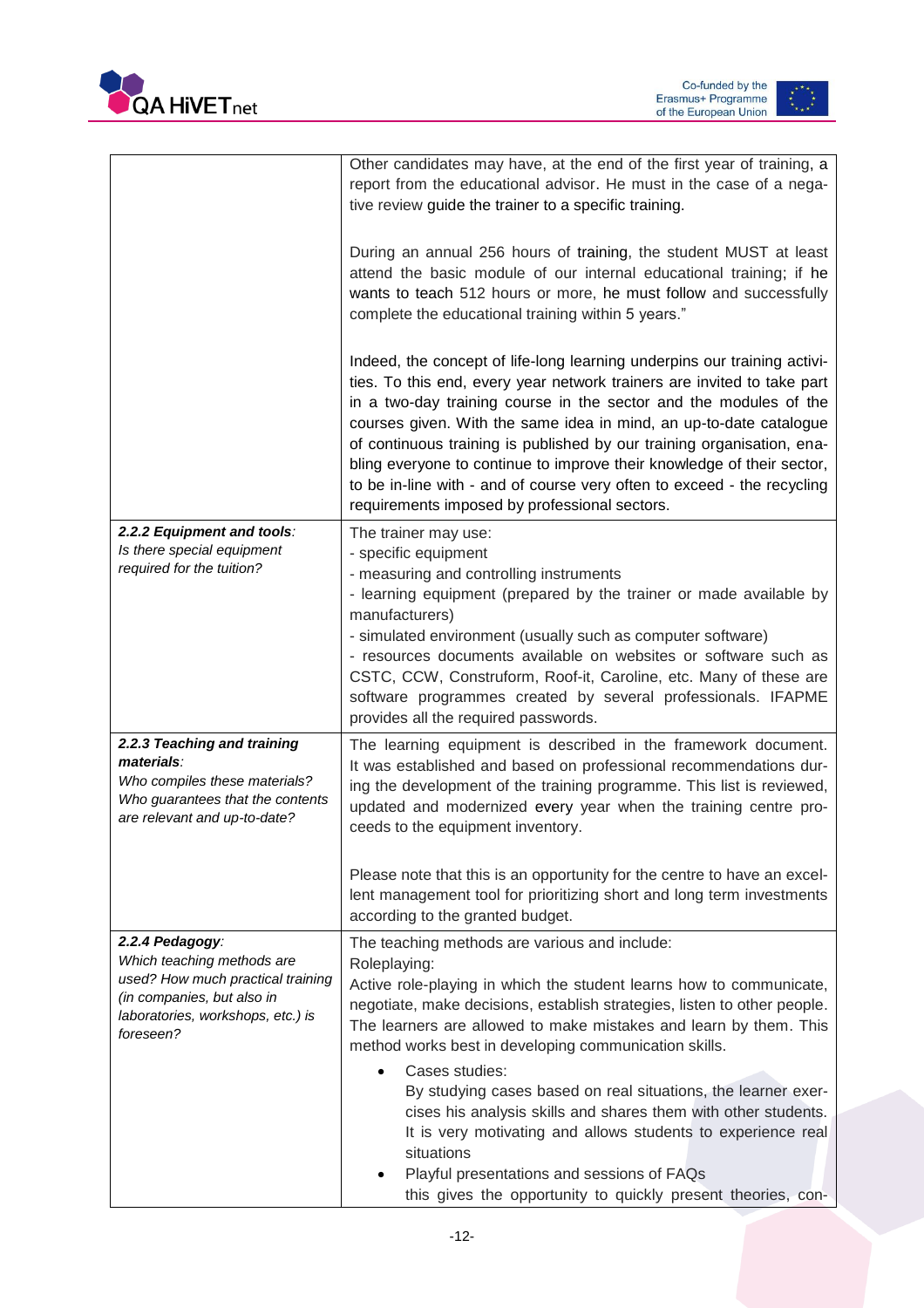





|                                                                                                                                                                                                     | cepts or additional information to a large number of people at<br>the same time.                                                                                                                                                                                                                                                                                                                                                                                                                                                                                                                                                                                                                                                                                                                                                                                                                                                                                                                                                                                                                                                                                                                                                                                                                                                                                                                                                                                                                                                                                                                    |
|-----------------------------------------------------------------------------------------------------------------------------------------------------------------------------------------------------|-----------------------------------------------------------------------------------------------------------------------------------------------------------------------------------------------------------------------------------------------------------------------------------------------------------------------------------------------------------------------------------------------------------------------------------------------------------------------------------------------------------------------------------------------------------------------------------------------------------------------------------------------------------------------------------------------------------------------------------------------------------------------------------------------------------------------------------------------------------------------------------------------------------------------------------------------------------------------------------------------------------------------------------------------------------------------------------------------------------------------------------------------------------------------------------------------------------------------------------------------------------------------------------------------------------------------------------------------------------------------------------------------------------------------------------------------------------------------------------------------------------------------------------------------------------------------------------------------------|
|                                                                                                                                                                                                     | The training lasts two academic years and, according to school<br>rhythms including the different legal holidays. The trainee usually<br>works 38h/week lessons at the training centre included. In general he<br>attends eight hours weekly at the TC and the rest of his time is spent<br>in the company. An 80/20 split system is in place (80% at the work-<br>place and 20% at the training centre). Finally, note that at the training<br>centre, practise lessons represent approximately 30% of the training<br>time.                                                                                                                                                                                                                                                                                                                                                                                                                                                                                                                                                                                                                                                                                                                                                                                                                                                                                                                                                                                                                                                                       |
| 2.2.5 Learners' support:<br>Are career guidance and/or<br>individualised and target-group<br>oriented counselling services<br>offered? What support service for<br>potential drop-outs is foreseen? | The "ENTRAIN" Project:<br>IFAPME created the "ENTRAIN" project for learners, which aims at<br>preventing drop-outs by providing support and guidance offering a<br>range of adapted services to the profile and project of the candidates.<br>Educational coaches have the task to lead learners throughout their<br>training program. They monitor absenteeism, organize workshops or<br>individual review sessions Two educational coaches are fully availa-<br>ble to implement remediation courses and workshops to promote the<br>learner's success.                                                                                                                                                                                                                                                                                                                                                                                                                                                                                                                                                                                                                                                                                                                                                                                                                                                                                                                                                                                                                                           |
|                                                                                                                                                                                                     | <b>Information Sessions:</b><br>$\bullet$<br>Good information is essential in training. That is why special<br>information sessions are held before the beginning of our ac-<br>ademic school year to inform future learners about the train-<br>ing programme and specific details about the trade. This is to<br>reduce the number of initial drop-outs. These sessions are<br>provided by an educational guide and field trainers.<br>Remediations:<br>Support sessions are available to all sections. With problem-<br>having candidates (from the same class), trainers can call up<br>for assistance<br>Support workshops to write a thesis<br>A support for writing a thesis is available for different exams.<br>Some sections have to present a practise examination and<br>need additional practise workshops. Others sections (it is the<br>case for our General Entrepreneurs) have to prepare a busi-<br>ness plan and they need some sessions helping them to es-<br>tablish a financial plan.<br>Interdisciplinary activities:<br>$\bullet$<br>Interdisciplinary workshops are organised and are destined<br>to sections that have to write and present a thesis. Office<br>workshops are organized to familiarize learners or to improve<br>their skills in Word, Excel or PowerPoint presentations. Fur-<br>thermore, developing communication and reducing stress is<br>part of helping them to prepare their final exams.<br>Absenteeism management:<br>Educational coaches have a meeting with the students twice<br>a semester if they notice that they are often absent. They |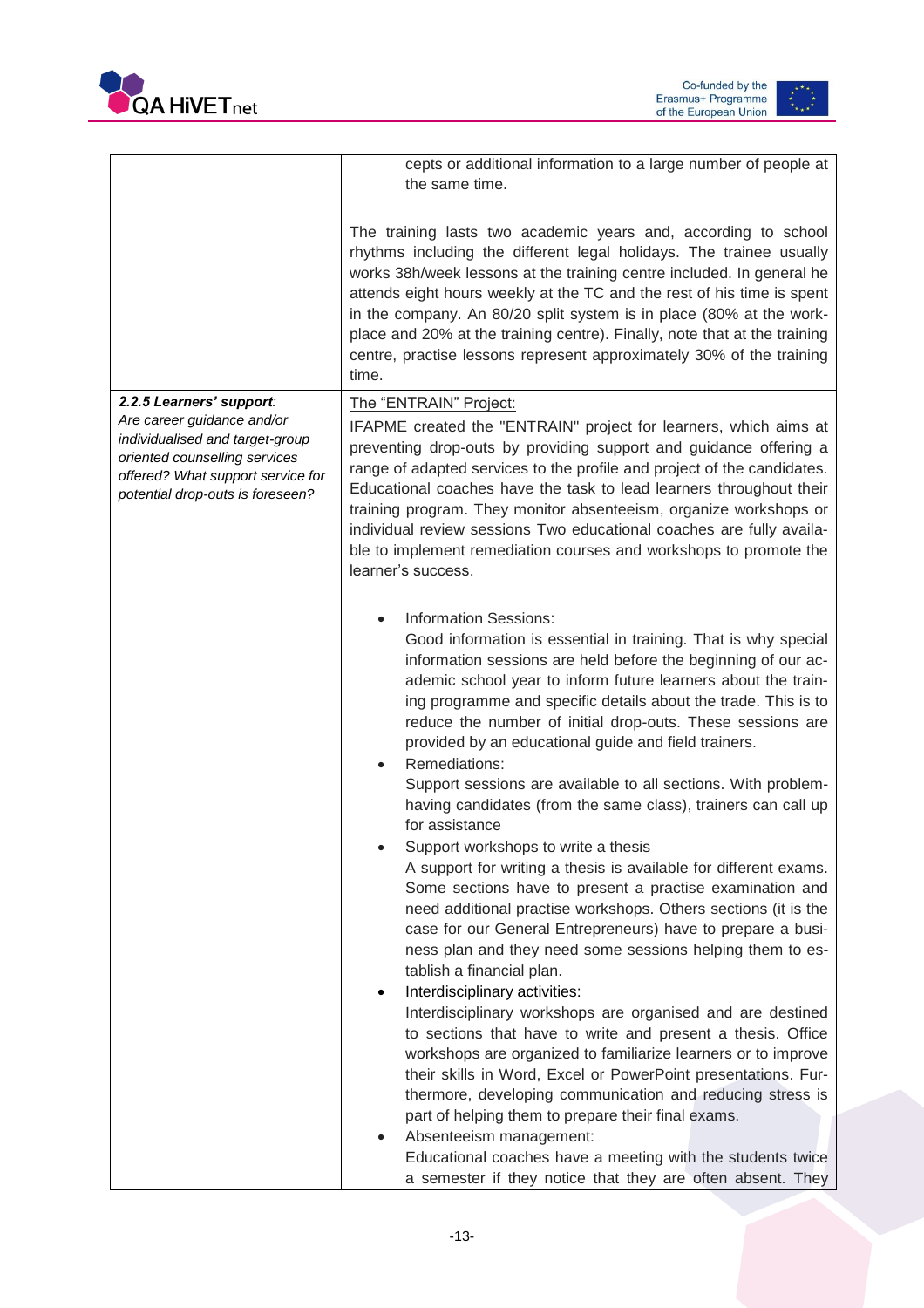



| warn the learners about their absences and try to understand<br>the reasons. Then also send a letter in January to all those<br>who do not have two-thirds of the presence and inform them<br>about solutions |
|---------------------------------------------------------------------------------------------------------------------------------------------------------------------------------------------------------------|
| Interview with the Guidance Adviser - Psychologist                                                                                                                                                            |
| These people are engaged especially to support learners in their<br>thinking about their professional choices.                                                                                                |

#### <span id="page-14-0"></span>**2.3 Assessment**

| 2.3.1 Examiners:<br>Who is involved in the exam<br>(single examiners/group of<br>examiners)? What<br>qualifications/which (professional)<br>background are examiners | The examination C commission is jointly composed of professional<br>juries and Centre trainers. So, for example, if two trainers form part of<br>the examination C commission, there must also be two professional<br>members of the jury.                                                                                                                                                                                                                                                                                                                                   |
|----------------------------------------------------------------------------------------------------------------------------------------------------------------------|------------------------------------------------------------------------------------------------------------------------------------------------------------------------------------------------------------------------------------------------------------------------------------------------------------------------------------------------------------------------------------------------------------------------------------------------------------------------------------------------------------------------------------------------------------------------------|
| required to have? Are they<br>allowed to teach as well? How are<br>they selected? How is their work<br>assessed/monitored?                                           | Professional juries are made up of working professionals who pos-<br>sess as a bare minimum the same qualifications and diplomas as<br>those undergoing the training which is the subject of the examination<br>C commission. Professional juries also have to demonstrate ade-<br>quate professional experience in the trade. They are selected on the<br>basis of elements listed below, but also on their clear availability on<br>the examination dates. If there are multiple candidates, the Centre<br>will always choose the most expert professional in their field. |
|                                                                                                                                                                      | Composition of Committees for "Exams C" ( $\rightarrow$ name for our final ex-<br>amination):                                                                                                                                                                                                                                                                                                                                                                                                                                                                                |
|                                                                                                                                                                      | By January 31 <sup>st</sup> at latest, the training centre communicates to the<br>"Training Service" - via local authorities -, any changes to the Exami-<br>nation Board - as defined in Article 10 § 1 of the decree. If the TC has<br>new members to introduce they need to send all the required docu-<br>ments to the local authorities who then send their review to the "train-<br>ing service" until March 31st at latest. If the TC has no remarks, the<br>suggestions of the centre are approved. The final list of members is<br>established by the TS.           |
|                                                                                                                                                                      | It contains professional coordinates of the potential examiner.                                                                                                                                                                                                                                                                                                                                                                                                                                                                                                              |
|                                                                                                                                                                      | Each local authority has to ensure that:<br>- Commission members do not have any candidates who had worked<br>in their companies.<br>- Professional members are not trainers. They have to work or                                                                                                                                                                                                                                                                                                                                                                           |
|                                                                                                                                                                      | stopped their activities for no longer than three years.<br>- Exceptionally the centre can ask a trainer from the network to be a<br>member of the Board but he must still be working and given the ap-<br>proval of the Educational Advisor;                                                                                                                                                                                                                                                                                                                                |
|                                                                                                                                                                      | - The centre has to take all necessary measures to ensure the con-<br>formity of the assessment.                                                                                                                                                                                                                                                                                                                                                                                                                                                                             |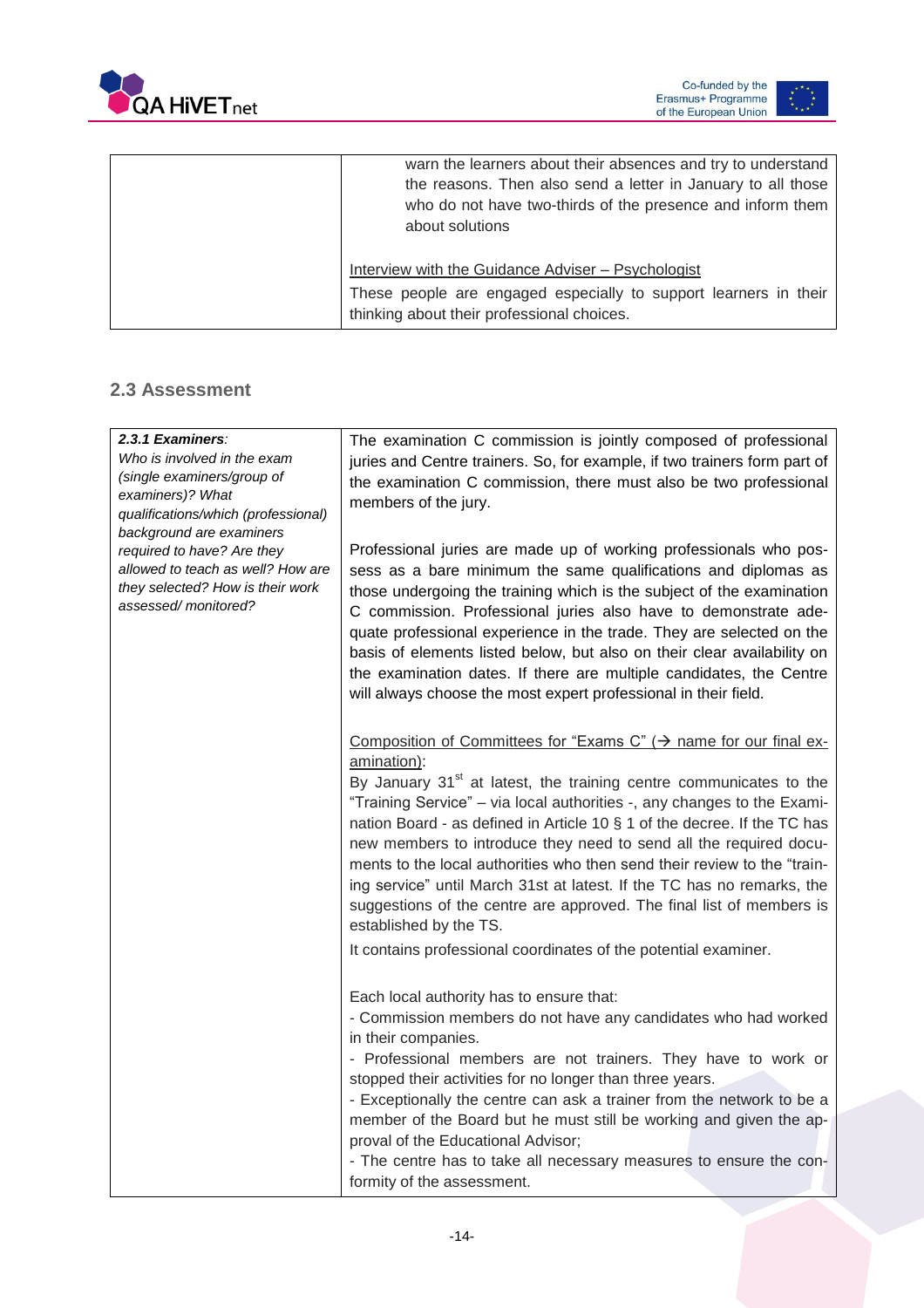



| 2.3.2 Entry requirement:<br>Who has access to the exam? Do<br>candidates have to fulfil certain<br>requirements (e.g. age, pre-<br>qualification, etc.)? Is prior<br>learning recognised?                                                         | Regular students have access to final exams. To present final exams<br>the student must have attended at least 2/3 of the lessons. Any past<br>work experience is recognised in the long-term learning programme<br>and can entitle the student to have exemptions.<br>Students receive the highest standard training to enable them to find<br>the best position in their branch. The aim of this training is to make<br>the students responsible and to provide them administrative support.<br>When joining the training programme all the previous school and<br>work experience is taken into consideration. Other trainings such<br>UAA (LO) are also validated in the training process.                                                                                                                                                                                                                                                               |
|---------------------------------------------------------------------------------------------------------------------------------------------------------------------------------------------------------------------------------------------------|--------------------------------------------------------------------------------------------------------------------------------------------------------------------------------------------------------------------------------------------------------------------------------------------------------------------------------------------------------------------------------------------------------------------------------------------------------------------------------------------------------------------------------------------------------------------------------------------------------------------------------------------------------------------------------------------------------------------------------------------------------------------------------------------------------------------------------------------------------------------------------------------------------------------------------------------------------------|
| 2.3.3 Standards (KSC):<br>Who defines the standards? How<br>are they linked to the LOs? How<br>are they linked to the labour<br>market? Are assessment criteria<br>based on LOs and to what extent<br>are they used in the assessment<br>process? | All the standards are defined in the IFAPME training manual.<br>In Wallonia, the French Service for Trades and Qualifications (SFMQ)<br>includes:<br>- the Public Services for Employment (SPE), the social partners, all<br>educational and training centres the socio-professional partners and<br>the Skills Validation Consortium (CDVC).<br>The objectives of S.F.M.Q. are:<br>- Carry out trades profiles that reflect the economic reality;<br>- Produce training profiles linked to trades profiles and have a better<br>connection with the labour market;<br>- Provide to training and teaching centres with common training pro-<br>files and enable links with other trainings<br>- Make the link between the profiles and SPE structures in order to<br>simplify the programme contents.<br>- Have a common language and common references for all stake-<br>holders: social partners, SPE, Vocational Education and Training and<br>Education. |
|                                                                                                                                                                                                                                                   | The training guidelines translate into skills, knowledge and know-how<br>the common profiles mentioned above. If the pedagogical approach<br>differs from one training provider to another, the final skills targeted<br>(which also include learning outcomes) are identical, since they all<br>come from the same, unique standard: the trade profile.                                                                                                                                                                                                                                                                                                                                                                                                                                                                                                                                                                                                     |
| 2.3.4 Transparency of<br>processes, assessment                                                                                                                                                                                                    | The whole process is presented in a transparent and clear way to<br>beneficiaries as well as to trainers and enables higher quality.                                                                                                                                                                                                                                                                                                                                                                                                                                                                                                                                                                                                                                                                                                                                                                                                                         |
| instruments, evaluation criteria:<br>Is it necessary to make this<br>information public?                                                                                                                                                          | Examination C or the practical examination is first and foremost an<br>integrative test consisting of a real-life professional situation related<br>to the work concerned by the training. The test itself, submitted for<br>assessment to the examination commission described earlier, is rat-<br>ed and scored by means of an assessment grid based on certain<br>criteria. Each member of the commission has their own set of grids,<br>with the president of the examination commission then being respon-<br>sible for comparing the views of the different members of the jury and<br>for making an average score from them, which is then carried over to<br>a collective scoring grid.                                                                                                                                                                                                                                                              |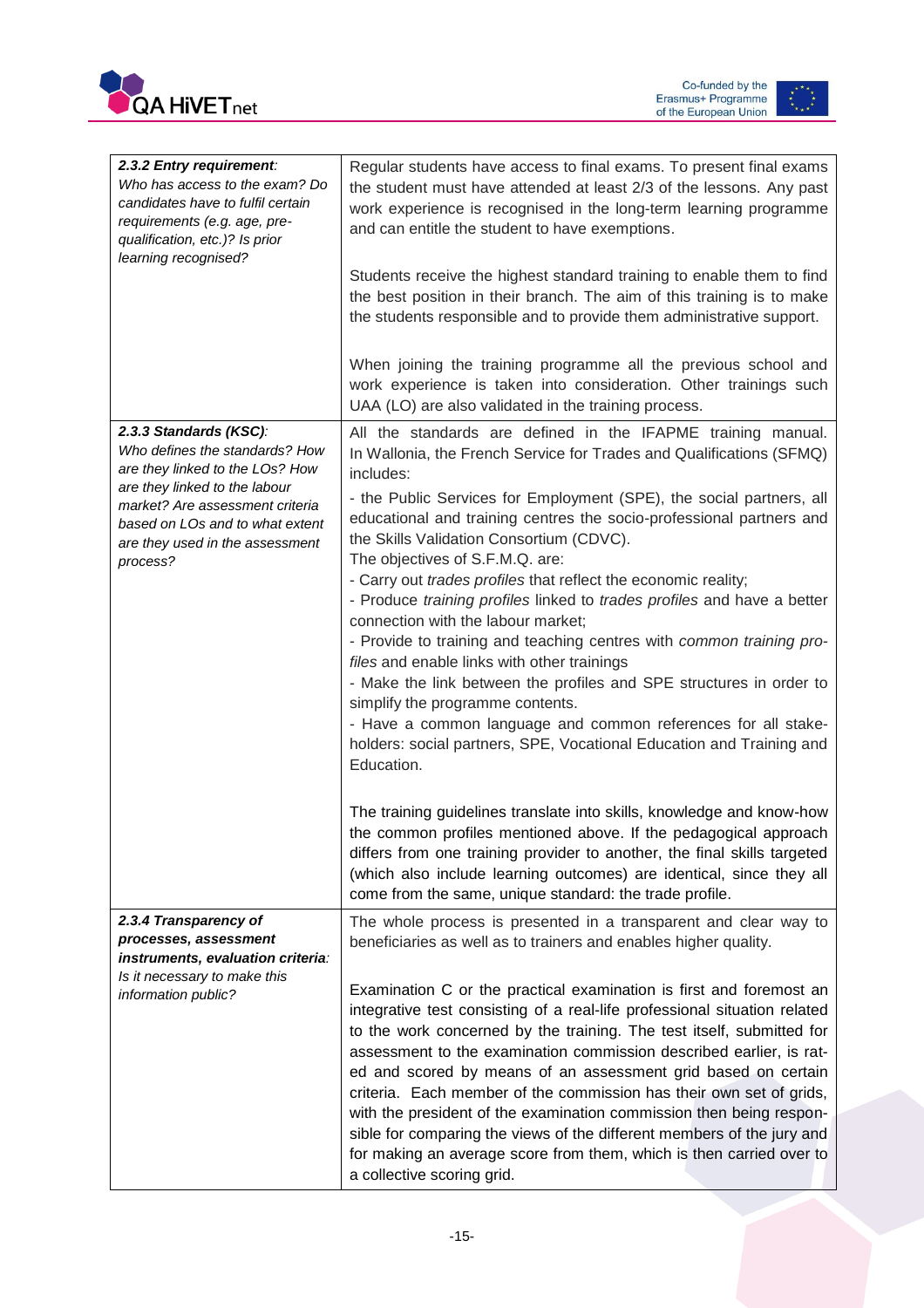



<span id="page-16-0"></span>

| 2.3.5 Appropriateness of<br>assessment procedures:<br>Which/How many assessment<br>methods/instruments are used?<br>Do they correspond to real work-<br>life situations?<br>2.3.6 Competent institution:<br>Who is in charge of the<br>assessment? What rights does<br>this institution have? | Assessment programme for the general contractor:<br>They have to prepare a business plan with two parts:<br>- The first is the study case of an adjudication including a case analy-<br>sis, price per square meter, the cost estimate and the supervision of<br>a construction site (planning, invoicing, evaluation)<br>- The second point consists in creating (or taking over) a company.<br>(human resources, finance and equipment)<br>IFAPME organises the assessment of its training. The network has to<br>take any decision to improve trainings.                                                                                                                                                                                                                                                                                                                                                                                                                                                                                                                                                                                                                                                                                                                                                                                                                                                                                                                                                                     |
|-----------------------------------------------------------------------------------------------------------------------------------------------------------------------------------------------------------------------------------------------------------------------------------------------|---------------------------------------------------------------------------------------------------------------------------------------------------------------------------------------------------------------------------------------------------------------------------------------------------------------------------------------------------------------------------------------------------------------------------------------------------------------------------------------------------------------------------------------------------------------------------------------------------------------------------------------------------------------------------------------------------------------------------------------------------------------------------------------------------------------------------------------------------------------------------------------------------------------------------------------------------------------------------------------------------------------------------------------------------------------------------------------------------------------------------------------------------------------------------------------------------------------------------------------------------------------------------------------------------------------------------------------------------------------------------------------------------------------------------------------------------------------------------------------------------------------------------------|
| 2.3.7 Complaint management:<br>Is it possible to view the<br>assessment results? What can<br>learners do if they do not agree<br>with the assessment?                                                                                                                                         | IFAPME wants the learner's opinion and wants to ensure continuous<br>improvement of the quality of its services.<br>Who can introduce a complaint?<br>Every user, including apprentices, trainees, trainers, employers, sup-<br>pliers, IFAPME partners, training centres of the IFAPME network.<br>The complaint will be handled confidentially, in accordance with the<br>law of 8 December 1992 related to private life. Handling complaints is<br>a strong requirement of ISO 9001 (chapter 8.2.1). There is a differ-<br>ence between a complaint and a resort.<br>Complaint: wish for a person to contact a manager, or s to question<br>the responsibility of the training centre, when this person is not satis-<br>fied with the response. It must a written letter.<br>As far as assessment is concerned, the grade given by the Board is<br>final and may not be contested in any case.<br>Resort: wish of a person who has already made a complaint to con-<br>test a reply. Decisions or responses that are contested must be intro-<br>duced within ten working days from the date of the notification.<br>All complaints are listed in a file. The file is sent every two months to<br>the IFAPME Quality Cell.<br>If the complainant is not satisfied with the answer given by the train-<br>ing centre, he can introduce a resort to IFAPME (and within ten days)<br>As stated in our rules and regulations, a specific chapter is dedicated<br>to complaints and appeals. See "complaint and appeal" chapter. |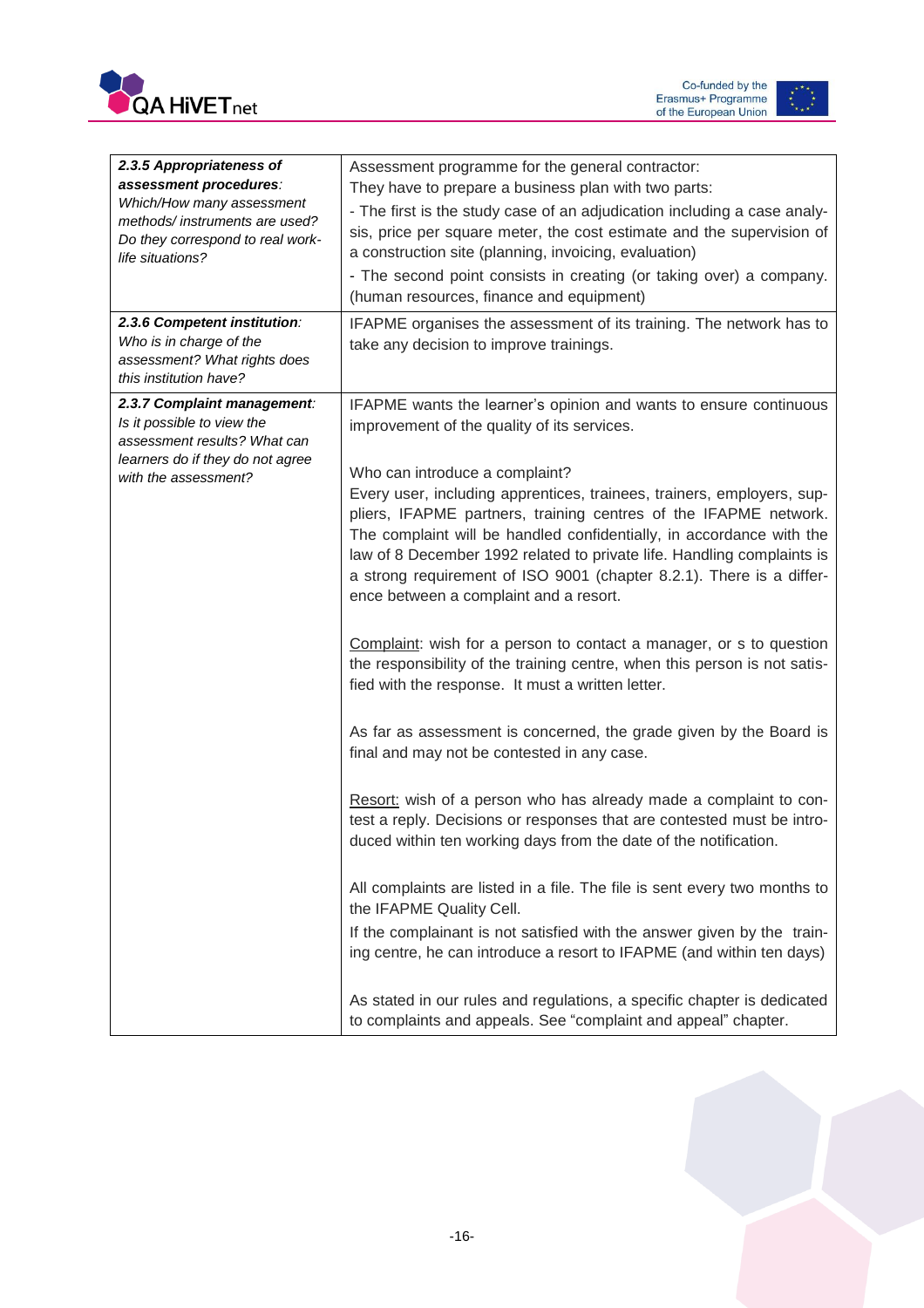

### **3. EVALUATION**

<span id="page-17-0"></span>**Monitoring process**

| 1. Internal evaluation:<br>Statistical data on drop-outs and<br>failure rates, satisfaction rate of                                                                                                        | Internal audits are regularly scheduled at the centre, in the network<br>and at different levels.                                                                                                                                                                                                                                                                            |
|------------------------------------------------------------------------------------------------------------------------------------------------------------------------------------------------------------|------------------------------------------------------------------------------------------------------------------------------------------------------------------------------------------------------------------------------------------------------------------------------------------------------------------------------------------------------------------------------|
| individuals and employers with<br>programme, the examination and<br>the acquired skills/competences;<br>results of complaint management.<br>Are the results of internal<br>evaluation measure made public? | As part of the 2012-2017 management contract IFAPME is now a<br>result-oriented company, which is described in the business plan of<br>the "management contract" under Objective 4 "Commitment to of<br>transparency and efficiency both within the company and towards<br>the audit boards, and taking into account the recommendations"- OS<br>4 - I- 15: Measure results. |
|                                                                                                                                                                                                            | Internal evaluation: Key indicators are sent every year (since the<br>establishment of quality assurance measures). They show the suc-<br>cess and drop-out rates Indicators are specific to each centre. They<br>are not public.                                                                                                                                            |
|                                                                                                                                                                                                            | Complaints handled by training centres are compiled by IFAPME. If<br>some topics are recurrent they are discussed at the Network Review<br>(and improvement actions are taken)                                                                                                                                                                                               |
|                                                                                                                                                                                                            | Regulating training is done on an annual basis. Examples are:<br>awareness survey, analysis of the causes of adult training drop-out,<br>graduates carrier review, drop-outs causes, beneficiaries' satisfaction<br>- such as business and partners 'satisfaction, from professional sec-<br>tors - investigation of apprenticeship contract breaches and dropouts.          |
|                                                                                                                                                                                                            | All figures are compiled and analysed in order to be used in the con-<br>text of the continuous improvement of training.                                                                                                                                                                                                                                                     |
| 2. External evaluation:<br>Information on occupation<br>obtained by individuals after                                                                                                                      | Q FOR Label for the continuous training which is regularly assessed<br>by external auditors.                                                                                                                                                                                                                                                                                 |
| completion of training, according<br>to type of training and individual<br>criteria (transition), type of<br>employment. Are the results of<br>external evaluation measure made<br>public?                 | All IFAPME centres have the Qfor label in continuing education. The<br>Qfor label ensures the commitment of the IFAPME network training<br>centres to quality training. To optimise the quality of the services,<br><b>IFAPME</b> centres:                                                                                                                                   |
|                                                                                                                                                                                                            | • respect the requirements of the standard,<br>• asks for an external assessment.                                                                                                                                                                                                                                                                                            |
|                                                                                                                                                                                                            | This assessment is carried out by an organization specialized in<br>training quality reviews (over 1,000 audits in 15 years). To receive<br>the Qfor label IFAPME centres must enforce the systematic imple-<br>mentation of internal procedures to the external evaluator. All figures<br>are compiled and analysed to improve the quality of the trainings.                |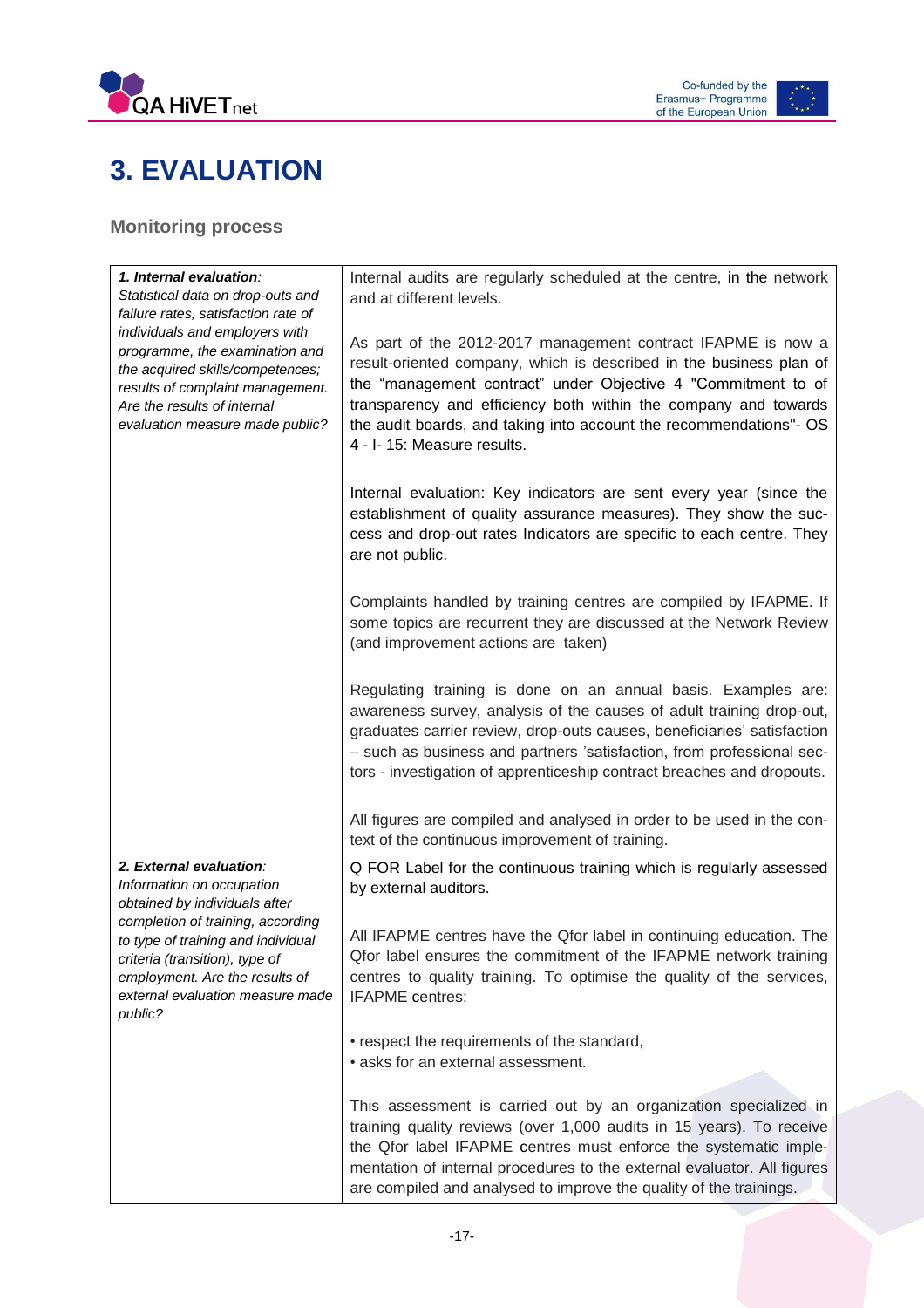



| ISO 9001:<br>The network was audited last year for the ISO 9001 certification by<br>an external evaluator- (SGS). ISO 9001 2008 standard is based on<br>eight quality management principles:<br>• Customer approach, • Leadership, • people involvement, • process<br>approach, • System approach, • Continuous improvement, • Decision-<br>making based on facts, • Positive relationships with suppliers.                                                                                                                                                                                                                                                                                                                                                                                                                                                                                                                                                                                                                   |
|-------------------------------------------------------------------------------------------------------------------------------------------------------------------------------------------------------------------------------------------------------------------------------------------------------------------------------------------------------------------------------------------------------------------------------------------------------------------------------------------------------------------------------------------------------------------------------------------------------------------------------------------------------------------------------------------------------------------------------------------------------------------------------------------------------------------------------------------------------------------------------------------------------------------------------------------------------------------------------------------------------------------------------|
| Continuous improvement is a strong requirement by the standards.<br>I.e. improving the system through corrective or preventive actions.<br>When the Directors Review is held in January), the Management<br>team reviews all the working actions and all the problems (and solu-<br>tions are included in a spreadsheet). This applies both to learners,<br>trainers, training, and the quality approach, etc. Furthermore, the<br>standards include a whole series of requirements:<br>Chapter 7.4.1: Procurement Process<br>- suppliers' evaluation.<br>Chapter 7.4.3: Checking the product / service<br>- trainers' evaluation. This assessment is conducted annually.<br>Chapter 6.3: Management of resources / facilities<br>- equipment Check-list. Do we have all the equipment needed in or-<br>der to organize the trainings in good conditions? This list is checked<br>every year. It is the "head trainer" responsibility.<br>- The prevention advisor has an important role: Gas Control, Fire<br>control, AFSCA |
| In 2014, the IFAPME network gained ISO 9001 certification in adult<br>training (training for general managers and fast-track management                                                                                                                                                                                                                                                                                                                                                                                                                                                                                                                                                                                                                                                                                                                                                                                                                                                                                       |
| training)<br>Support each learner's success, employability and business<br>start-up<br>Provide each learner with the necessary support to continue<br>their training<br>Support colleagues in order to provide together effective<br>training courses<br>Offer diversified training designed to meet the needs of<br>companies and the self-employed                                                                                                                                                                                                                                                                                                                                                                                                                                                                                                                                                                                                                                                                          |
| These are the four commitments of the Quality policy approved and<br>signed by IFAPME and all Training Centre Directors within the net-<br>work in November 2012.                                                                                                                                                                                                                                                                                                                                                                                                                                                                                                                                                                                                                                                                                                                                                                                                                                                             |
| The Quality procedure was launched two years ago. The Liège and<br>Villers-le-Bouillet Centres were audited twice (in April and October<br>2013) by the IFAPME Quality unit and by internal auditors. The Liège<br>Centre, selected at random in the certification process, was success-<br>fully audited by SGS on 5 and 9 May 2014.                                                                                                                                                                                                                                                                                                                                                                                                                                                                                                                                                                                                                                                                                         |
| The ISO 9001 standard is based on requirements with which we                                                                                                                                                                                                                                                                                                                                                                                                                                                                                                                                                                                                                                                                                                                                                                                                                                                                                                                                                                  |